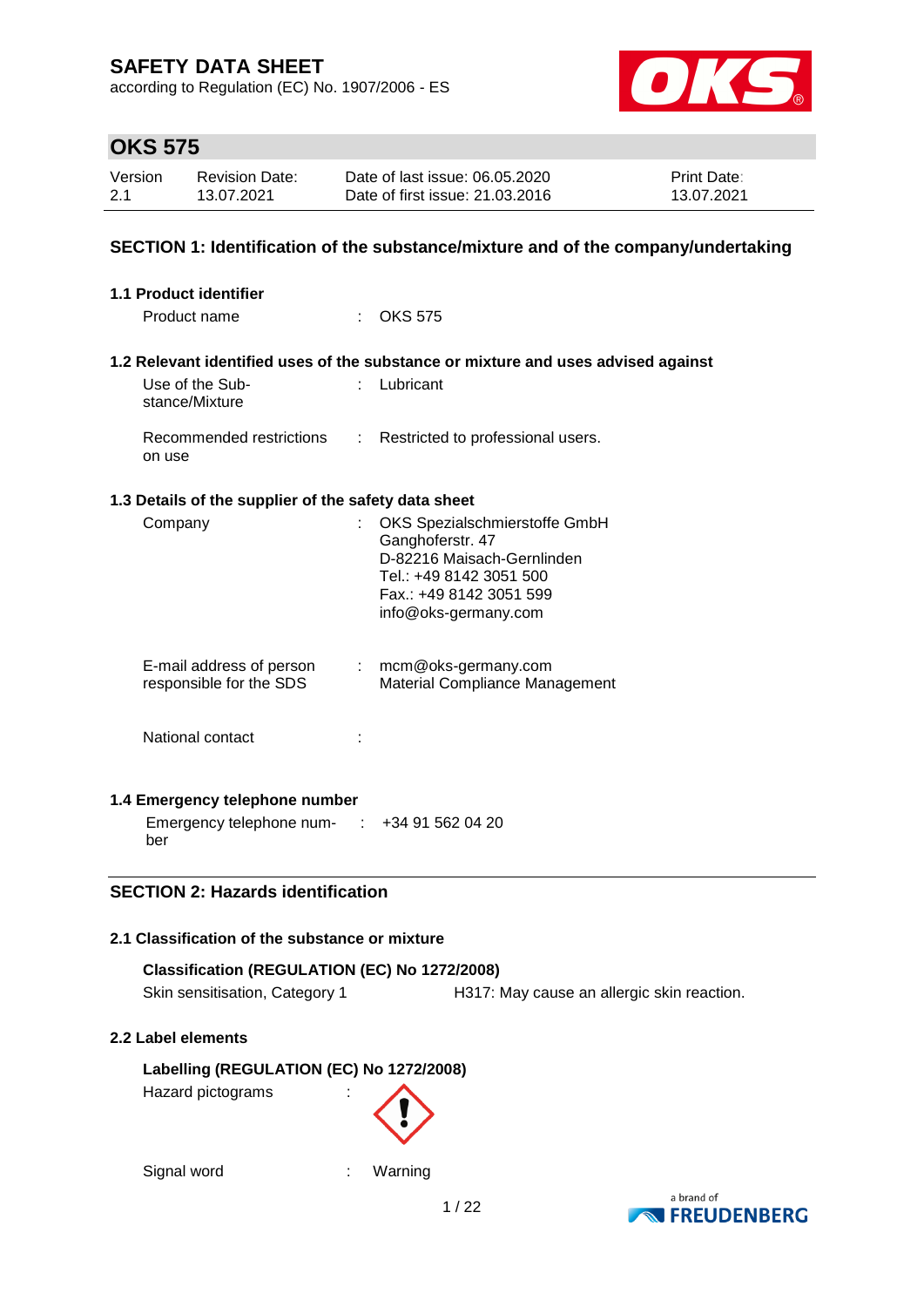according to Regulation (EC) No. 1907/2006 - ES



## **OKS 575**

| Version<br>2.1 | <b>Revision Date:</b><br>13.07.2021 |   | Date of last issue: 06.05.2020<br>Date of first issue: 21.03.2016              |                                                                                                                                                                              | <b>Print Date:</b><br>13.07.2021 |
|----------------|-------------------------------------|---|--------------------------------------------------------------------------------|------------------------------------------------------------------------------------------------------------------------------------------------------------------------------|----------------------------------|
|                | Hazard statements                   |   | H317                                                                           | May cause an allergic skin reaction.                                                                                                                                         |                                  |
|                | Precautionary statements            | t | <b>Prevention:</b><br>P <sub>261</sub><br>P <sub>272</sub><br>P <sub>280</sub> | Avoid breathing vapours.<br>Contaminated work clothing should not be<br>allowed out of the workplace.<br>Wear protective gloves.                                             |                                  |
|                |                                     |   | Response:<br>P302 + P352<br>$P333 + P313$<br>P362 + P364                       | IF ON SKIN: Wash with plenty of water.<br>If skin irritation or rash occurs: Get medical<br>advice/attention.<br>Take off contaminated clothing and wash it<br>before reuse. |                                  |

Hazardous components which must be listed on the label: 2-methylisothiazol-3(2H)-one

reaction mass of 5-chloro-2-methyl-2H-isothiazol-3-one and 2-methyl-2H-isothiazol-3-one (3:1)

#### **2.3 Other hazards**

This substance/mixture contains no components considered to be either persistent, bioaccumulative and toxic (PBT), or very persistent and very bioaccumulative (vPvB) at levels of 0.1% or higher.

### **SECTION 3: Composition/information on ingredients**

#### **3.2 Mixtures**

Chemical nature : Aqueous solution

PTFE UV indicator

#### **Components**

| Chemical name  | CAS-No.<br>EC-No.   | Classification                     | Concentration<br>limits | Concentration<br>(% w/w) |
|----------------|---------------------|------------------------------------|-------------------------|--------------------------|
|                |                     |                                    | M-Factor                |                          |
|                | Index-No.           |                                    | <b>Notes</b>            |                          |
|                | Registration number |                                    |                         |                          |
| bronopol (INN) | $52 - 51 - 7$       | Acute Tox.4; H302                  |                         | $>= 0,0025 - 1$          |
|                | 200-143-0           | Acute Tox.4; H312   M-Factor: 10/1 |                         | 0,025                    |
|                |                     | Skin Irrit.2; H315                 |                         |                          |
|                | 603-085-00-8        | Eye Dam.1; H318                    |                         |                          |
|                |                     | <b>STOT SE3; H335</b>              |                         |                          |
|                |                     | Aquatic Acute1;                    |                         |                          |
|                |                     | H400                               |                         |                          |
|                |                     | Aquatic Chronic1;                  |                         |                          |

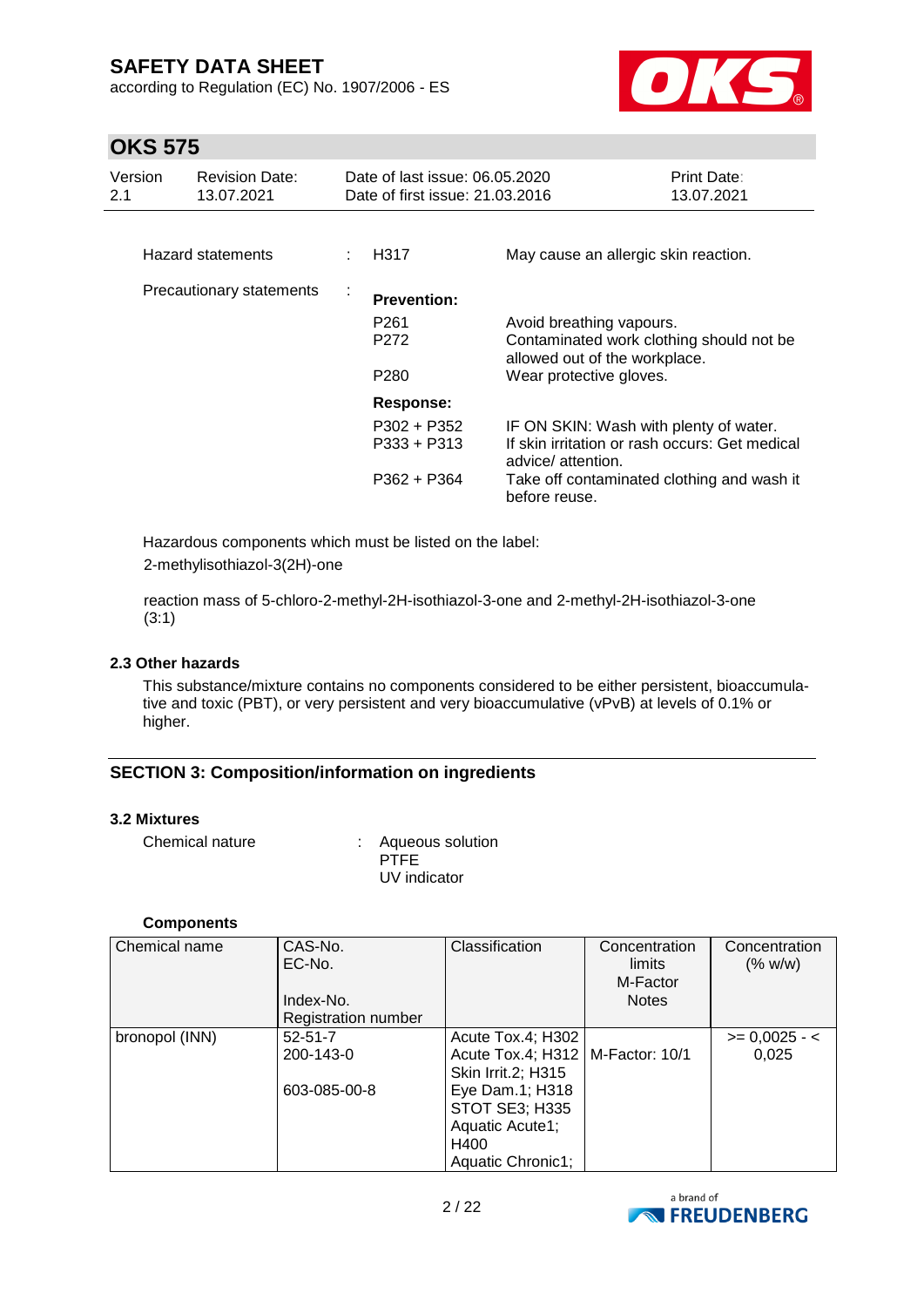according to Regulation (EC) No. 1907/2006 - ES



# **OKS 575**

| Version | <b>Revision Date:</b> | Date of last issue: 06.05.2020  | <b>Print Date:</b> |
|---------|-----------------------|---------------------------------|--------------------|
| 2.1     | 13.07.2021            | Date of first issue: 21,03,2016 | 13.07.2021         |

|                                                                                                              |                                                                             | H410                                                                                                                                                                                                       |                                                                                                                                                                                                                          |                          |
|--------------------------------------------------------------------------------------------------------------|-----------------------------------------------------------------------------|------------------------------------------------------------------------------------------------------------------------------------------------------------------------------------------------------------|--------------------------------------------------------------------------------------------------------------------------------------------------------------------------------------------------------------------------|--------------------------|
| dodecylguanidine<br>monohydrochloride                                                                        | 13590-97-1<br>237-030-0                                                     | Acute Tox.4; H302<br>Acute Tox.2; H330<br>Skin Corr.1B;<br>H314<br>Eye Dam.1; H318<br>Aquatic Acute1;<br>H400                                                                                              | M-Factor: 10/                                                                                                                                                                                                            | $>= 0,0025 - 5$<br>0,025 |
| 2-methylisothiazol-<br>$3(2H)$ -one                                                                          | 2682-20-4<br>220-239-6<br>613-326-00-9                                      | Acute Tox.3; H301<br>Acute Tox.2; H330<br>Acute Tox.3; H311<br>Skin Corr.1B;<br>H314<br>Eye Dam.1; H318<br>Skin Sens.1A;<br>H317<br>STOT SE3; H335<br>Aquatic Acute1;<br>H400<br>Aquatic Chronic1;<br>H410 | $= 0,0015%$<br>Skin Sens.1A,<br>H317<br>M-Factor: 10/1                                                                                                                                                                   | $>= 0,0025 - 5$<br>0,025 |
| reaction mass of 5-<br>chloro-2-methyl-2H-<br>isothiazol-3-one and<br>2-methyl-2H-<br>isothiazol-3-one (3:1) | 55965-84-9<br>911-418-6<br>613-167-00-5<br>01-2120764691-48-<br><b>XXXX</b> | Acute Tox.3; H301<br>Acute Tox.2; H330<br>Acute Tox.2; H310<br>Skin Corr.1C;<br>H314<br>Eye Dam.1; H318<br>Skin Sens.1A;<br>H317<br>Aquatic Acute1;<br>H400<br>Aquatic Chronic1;<br>H410                   | $>= 0.6 %$<br>Skin Corr.1C,<br>H314<br>$0,06 - 0,6%$<br>Skin Irrit.2,<br>H315<br>$0,06 - 0,6%$<br>Eye Irrit.2, H319<br>$= 0,0015 %$<br>Skin Sens.1A,<br>H317<br>$>= 0.6 %$<br>Eye Dam.1,<br>H318<br>M-Factor:<br>100/100 | $= 0,0002$               |

For explanation of abbreviations see section 16.

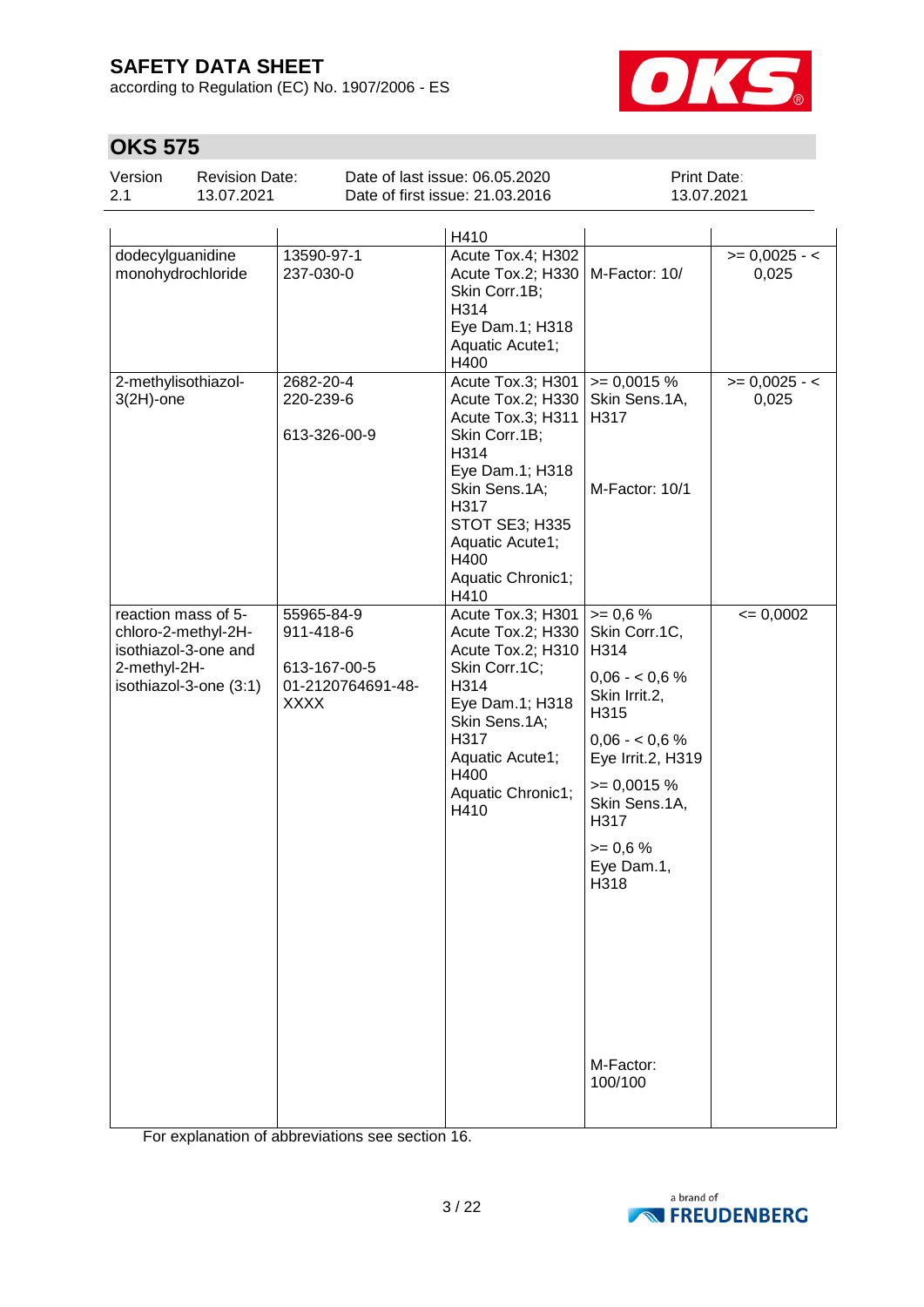according to Regulation (EC) No. 1907/2006 - ES



## **OKS 575**

| Version | <b>Revision Date:</b> | Date of last issue: 06.05.2020  | <b>Print Date:</b> |
|---------|-----------------------|---------------------------------|--------------------|
| 2.1     | 13.07.2021            | Date of first issue: 21.03.2016 | 13.07.2021         |

### **SECTION 4: First aid measures**

| If inhaled              |   | Remove person to fresh air. If signs/symptoms continue, get                                                                                                                                                                                                |
|-------------------------|---|------------------------------------------------------------------------------------------------------------------------------------------------------------------------------------------------------------------------------------------------------------|
|                         |   | medical attention.<br>Keep patient warm and at rest.                                                                                                                                                                                                       |
|                         |   | If unconscious, place in recovery position and seek medical<br>advice.                                                                                                                                                                                     |
|                         |   | Keep respiratory tract clear.<br>If breathing is irregular or stopped, administer artificial respira-<br>tion.                                                                                                                                             |
| In case of skin contact | ÷ | Take off all contaminated clothing immediately.<br>Wash off immediately with soap and plenty of water.<br>Get medical attention immediately if irritation develops and<br>persists.<br>Wash clothing before reuse.<br>Thoroughly clean shoes before reuse. |
| In case of eye contact  |   | Rinse immediately with plenty of water, also under the eyelids,<br>for at least 10 minutes.<br>If eye irritation persists, consult a specialist.                                                                                                           |
| If swallowed            |   | Move the victim to fresh air.<br>If unconscious, place in recovery position and seek medical<br>advice.<br>Keep respiratory tract clear.<br>Do NOT induce vomiting.<br>Rinse mouth with water.<br>Never give anything by mouth to an unconscious person.   |

#### **4.2 Most important symptoms and effects, both acute and delayed**

| Symptoms     | Allergic appearance                    |
|--------------|----------------------------------------|
| <b>Risks</b> | : May cause an allergic skin reaction. |

#### **4.3 Indication of any immediate medical attention and special treatment needed**

| Treatment | The first aid procedure should be established in consultation |
|-----------|---------------------------------------------------------------|
|           | with the doctor responsible for industrial medicine.          |

### **SECTION 5: Firefighting measures**

#### **5.1 Extinguishing media**

| Suitable extinguishing media | ÷ | Use water spray, alcohol-resistant foam, dry chemical or car-<br>bon dioxide. |
|------------------------------|---|-------------------------------------------------------------------------------|
| Unsuitable extinguishing     |   | : High volume water jet                                                       |

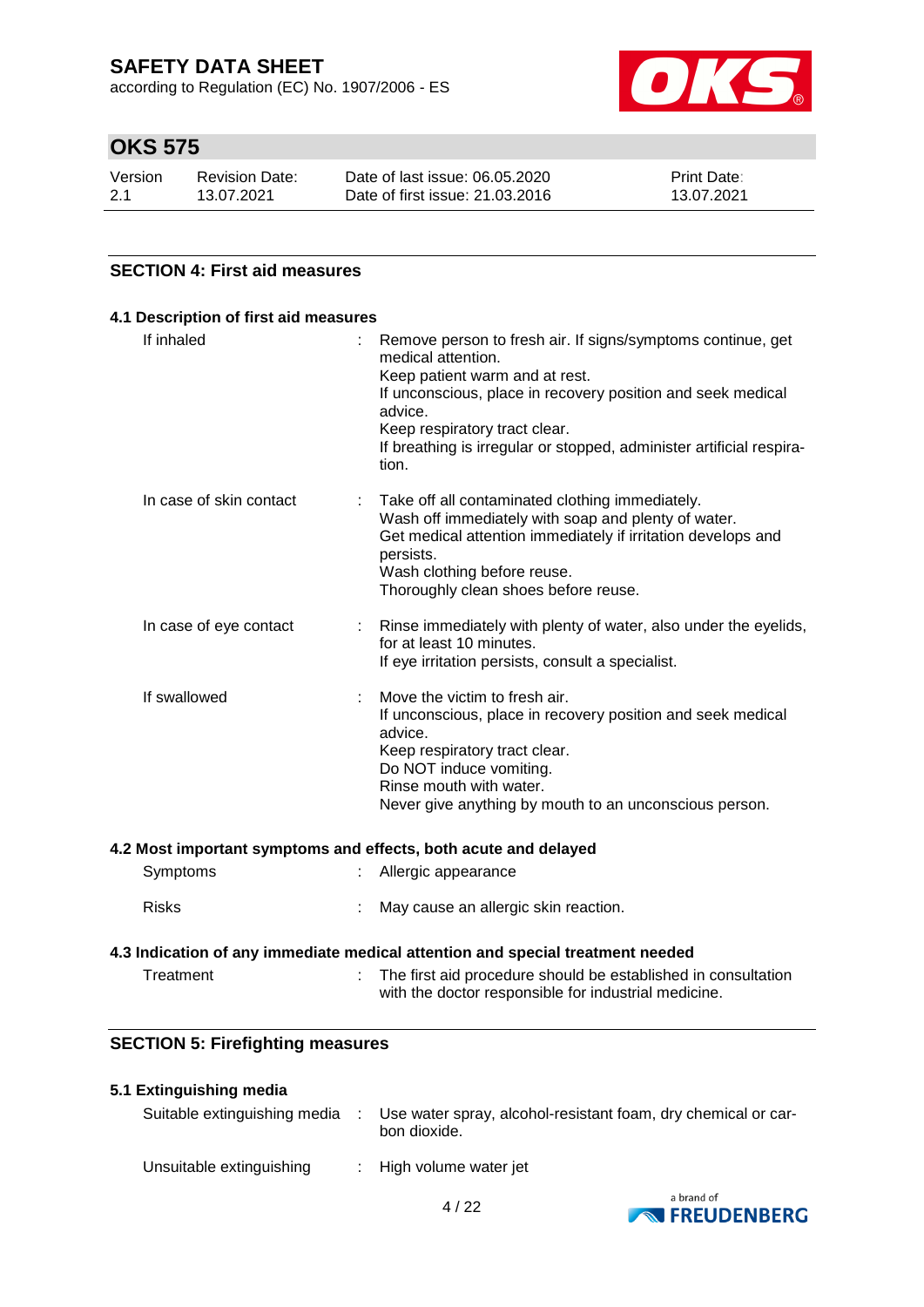according to Regulation (EC) No. 1907/2006 - ES



## **OKS 575**

| Version | Revision Date: | Date of last issue: 06.05.2020  | <b>Print Date:</b> |
|---------|----------------|---------------------------------|--------------------|
| 2.1     | 13.07.2021     | Date of first issue: 21,03,2016 | 13.07.2021         |

media

#### **5.2 Special hazards arising from the substance or mixture**

| Hazardous combustion prod-<br>ucts                 | : Carbon oxides<br>Halogenated compounds                                                                                                                                |
|----------------------------------------------------|-------------------------------------------------------------------------------------------------------------------------------------------------------------------------|
| 5.3 Advice for firefighters                        |                                                                                                                                                                         |
| Special protective equipment :<br>for firefighters | In the event of fire, wear self-contained breathing apparatus.<br>Use personal protective equipment. Exposure to decomposi-<br>tion products may be a hazard to health. |
| Further information                                | Standard procedure for chemical fires.                                                                                                                                  |

#### **SECTION 6: Accidental release measures**

## **6.1 Personal precautions, protective equipment and emergency procedures** Personal precautions : Evacuate personnel to safe areas. Use personal protective equipment. Ensure adequate ventilation. Do not breathe vapours or spray mist. Refer to protective measures listed in sections 7 and 8. **6.2 Environmental precautions** Environmental precautions : Try to prevent the material from entering drains or water courses.

| Elivilohineniai piečautions. | . Try to prevent the material from entering drams of water<br>courses.<br>Prevent further leakage or spillage if safe to do so.<br>Local authorities should be advised if significant spillages<br>cannot be contained. |
|------------------------------|-------------------------------------------------------------------------------------------------------------------------------------------------------------------------------------------------------------------------|
|                              |                                                                                                                                                                                                                         |

#### **6.3 Methods and material for containment and cleaning up**

Methods for cleaning up : Contain spillage, and then collect with non-combustible absorbent material, (e.g. sand, earth, diatomaceous earth, vermiculite) and place in container for disposal according to local / national regulations (see section 13).

#### **6.4 Reference to other sections**

For personal protection see section 8.

#### **SECTION 7: Handling and storage**

#### **7.1 Precautions for safe handling**

| Advice on safe handling | : Do not breathe vapours or spray mist. |
|-------------------------|-----------------------------------------|
|                         | Avoid contact with skin and eyes.       |
|                         | For personal protection see section 8.  |

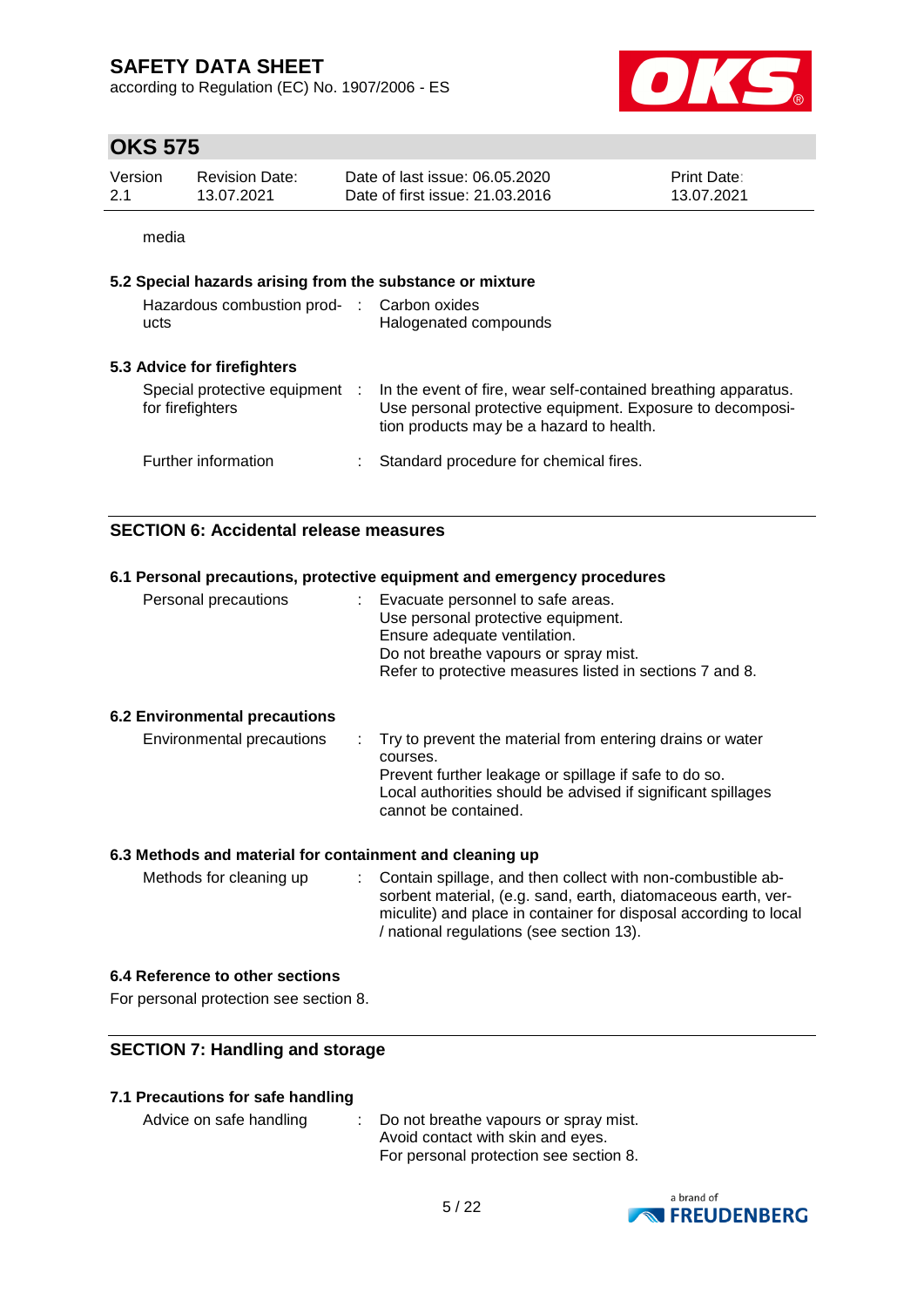according to Regulation (EC) No. 1907/2006 - ES



## **OKS 575**

| Version<br>2.1 | <b>Revision Date:</b><br>13.07.2021              | Date of last issue: 06.05.2020<br>Date of first issue: 21.03.2016                                                                                                                                                                                                                                                                                                                                                                                                                                                                                                                                                                                                                        | Print Date:<br>13.07.2021 |
|----------------|--------------------------------------------------|------------------------------------------------------------------------------------------------------------------------------------------------------------------------------------------------------------------------------------------------------------------------------------------------------------------------------------------------------------------------------------------------------------------------------------------------------------------------------------------------------------------------------------------------------------------------------------------------------------------------------------------------------------------------------------------|---------------------------|
|                |                                                  | Persons with a history of skin sensitisation problems or asth-<br>ma, allergies, chronic or recurrent respiratory disease should<br>not be employed in any process in which this mixture is being<br>used.<br>Smoking, eating and drinking should be prohibited in the ap-<br>plication area.<br>Wash hands and face before breaks and immediately after<br>handling the product.<br>Do not get in eyes or mouth or on skin.<br>Do not get on skin or clothing.<br>Do not ingest.<br>Do not repack.<br>Do not re-use empty containers.<br>These safety instructions also apply to empty packaging which<br>may still contain product residues.<br>Keep container closed when not in use. |                           |
|                | Hygiene measures                                 | Wash face, hands and any exposed skin thoroughly after<br>handling.                                                                                                                                                                                                                                                                                                                                                                                                                                                                                                                                                                                                                      |                           |
|                |                                                  | 7.2 Conditions for safe storage, including any incompatibilities                                                                                                                                                                                                                                                                                                                                                                                                                                                                                                                                                                                                                         |                           |
|                | Requirements for storage<br>areas and containers | Store in original container. Keep container closed when not in<br>use. Keep in a dry, cool and well-ventilated place. Containers<br>which are opened must be carefully resealed and kept upright<br>to prevent leakage. Store in accordance with the particular<br>national regulations. Keep in properly labelled containers.<br>Protect from frost.                                                                                                                                                                                                                                                                                                                                    |                           |
|                | 7.3 Specific end use(s)                          |                                                                                                                                                                                                                                                                                                                                                                                                                                                                                                                                                                                                                                                                                          |                           |
|                | Specific use(s)                                  | Specific instructions for handling, not required.                                                                                                                                                                                                                                                                                                                                                                                                                                                                                                                                                                                                                                        |                           |

### **SECTION 8: Exposure controls/personal protection**

### **8.1 Control parameters**

Contains no substances with occupational exposure limit values.

### **Derived No Effect Level (DNEL) according to Regulation (EC) No. 1907/2006:**

| Substance name                                                                                               | End Use | Exposure routes | Potential health ef-<br>fects | Value                 |
|--------------------------------------------------------------------------------------------------------------|---------|-----------------|-------------------------------|-----------------------|
| reaction mass of 5-<br>chloro-2-methyl-2H-<br>isothiazol-3-one and<br>2-methyl-2H-<br>isothiazol-3-one (3:1) | Workers | Inhalation      | Long-term local ef-<br>fects  | $0,02 \text{ mg/m}$ 3 |
|                                                                                                              | Workers | Inhalation      | Acute local effects           | $0,04 \text{ mg/m}$ 3 |

#### **Predicted No Effect Concentration (PNEC) according to Regulation (EC) No. 1907/2006:**

|  | Substance name | <b>Environmental Compartment</b> | Value |
|--|----------------|----------------------------------|-------|
|--|----------------|----------------------------------|-------|

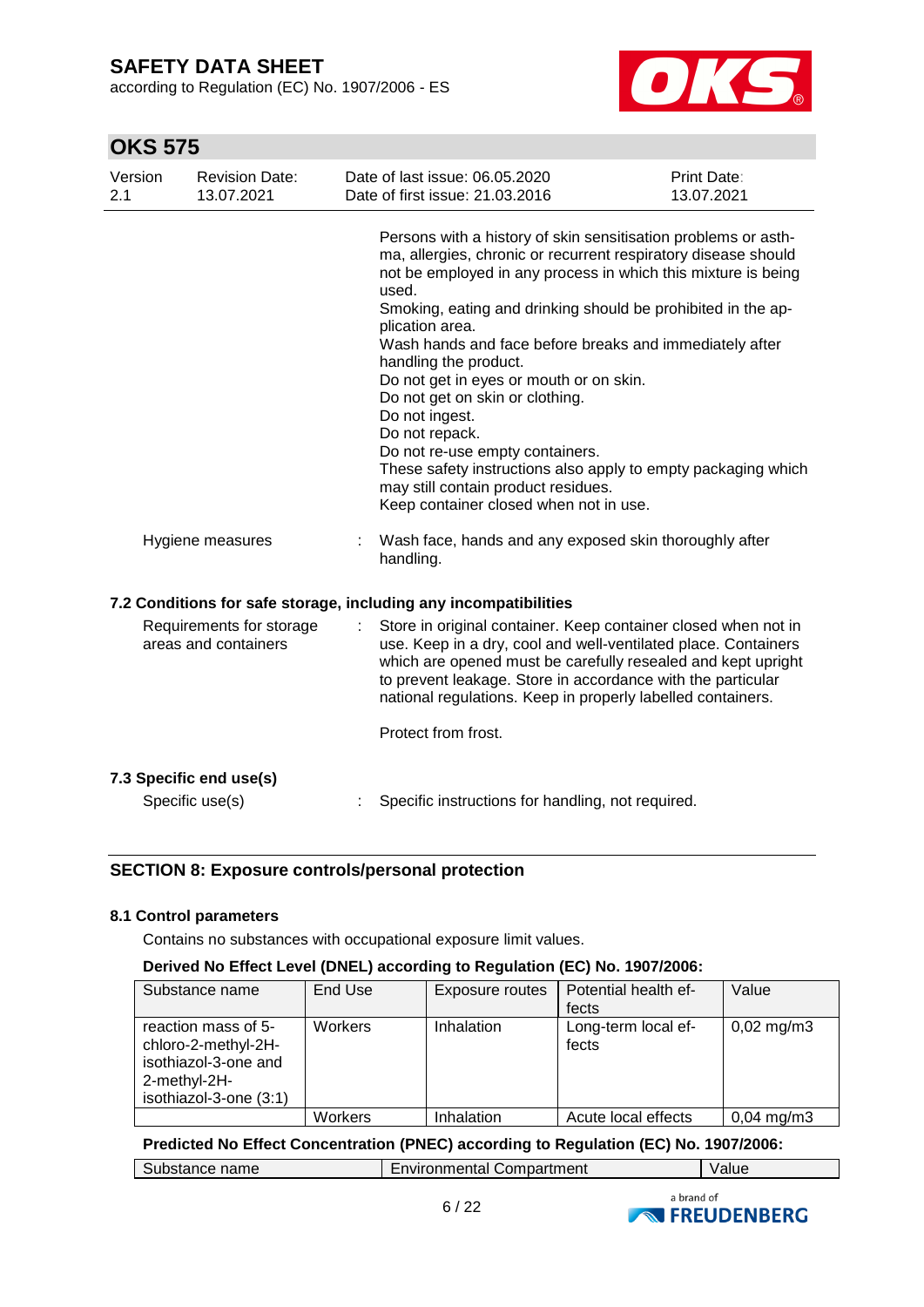according to Regulation (EC) No. 1907/2006 - ES



# **OKS 575**

| Version<br>2.1 | <b>Revision Date:</b><br>13.07.2021                                                            | Date of last issue: 06.05.2020<br>Date of first issue: 21.03.2016 |                                                           | <b>Print Date:</b><br>13.07.2021 |  |
|----------------|------------------------------------------------------------------------------------------------|-------------------------------------------------------------------|-----------------------------------------------------------|----------------------------------|--|
| (3:1)          | reaction mass of 5-chloro-2-<br>methyl-2H-isothiazol-3-one and<br>2-methyl-2H-isothiazol-3-one |                                                                   | Fresh water                                               | 0,00339 mg/l                     |  |
|                |                                                                                                |                                                                   | Marine water                                              | 0,00339 mg/l                     |  |
|                |                                                                                                |                                                                   | Microbiological Activity in Sewage Treat-<br>ment Systems | $0,23 \text{ mg/l}$              |  |
|                |                                                                                                |                                                                   | Fresh water sediment                                      | $0.027$ mg/kg                    |  |
|                |                                                                                                |                                                                   | Marine sediment                                           | $0,027$ mg/kg                    |  |
|                |                                                                                                |                                                                   | Soil                                                      | $0,01$ mg/kg                     |  |

#### **8.2 Exposure controls**

### **Engineering measures**

Maintain air concentrations below occupational exposure standards.

| Personal protective equipment                                         |                                                                                                                                                                                                                                                                                                                                                                              |
|-----------------------------------------------------------------------|------------------------------------------------------------------------------------------------------------------------------------------------------------------------------------------------------------------------------------------------------------------------------------------------------------------------------------------------------------------------------|
| Eye protection<br>÷.                                                  | Safety glasses with side-shields                                                                                                                                                                                                                                                                                                                                             |
| Hand protection<br>Material<br>Break through time<br>Protective index | butyl-rubber<br>$> 10$ min<br>Class 1                                                                                                                                                                                                                                                                                                                                        |
| <b>Remarks</b>                                                        | For prolonged or repeated contact use protective gloves. The<br>break through time depends amongst other things on the<br>material, the thickness and the type of glove and therefore<br>has to be measured for each case.<br>The selected protective gloves have to satisfy the specifica-<br>tions of Regulation (EU) 2016/425 and the standard EN 374<br>derived from it. |
| Respiratory protection<br>t.                                          | Use respiratory protection unless adequate local exhaust<br>ventilation is provided or exposure assessment demonstrates<br>that exposures are within recommended exposure guidelines.                                                                                                                                                                                        |
| Filter type                                                           | Filter type A-P                                                                                                                                                                                                                                                                                                                                                              |
| Protective measures                                                   | The type of protective equipment must be selected according<br>to the concentration and amount of the dangerous substance<br>at the specific workplace.<br>Choose body protection in relation to its type, to the concen-<br>tration and amount of dangerous substances, and to the spe-<br>cific work-place.                                                                |

### **SECTION 9: Physical and chemical properties**

### **9.1 Information on basic physical and chemical properties**

Appearance : liquid

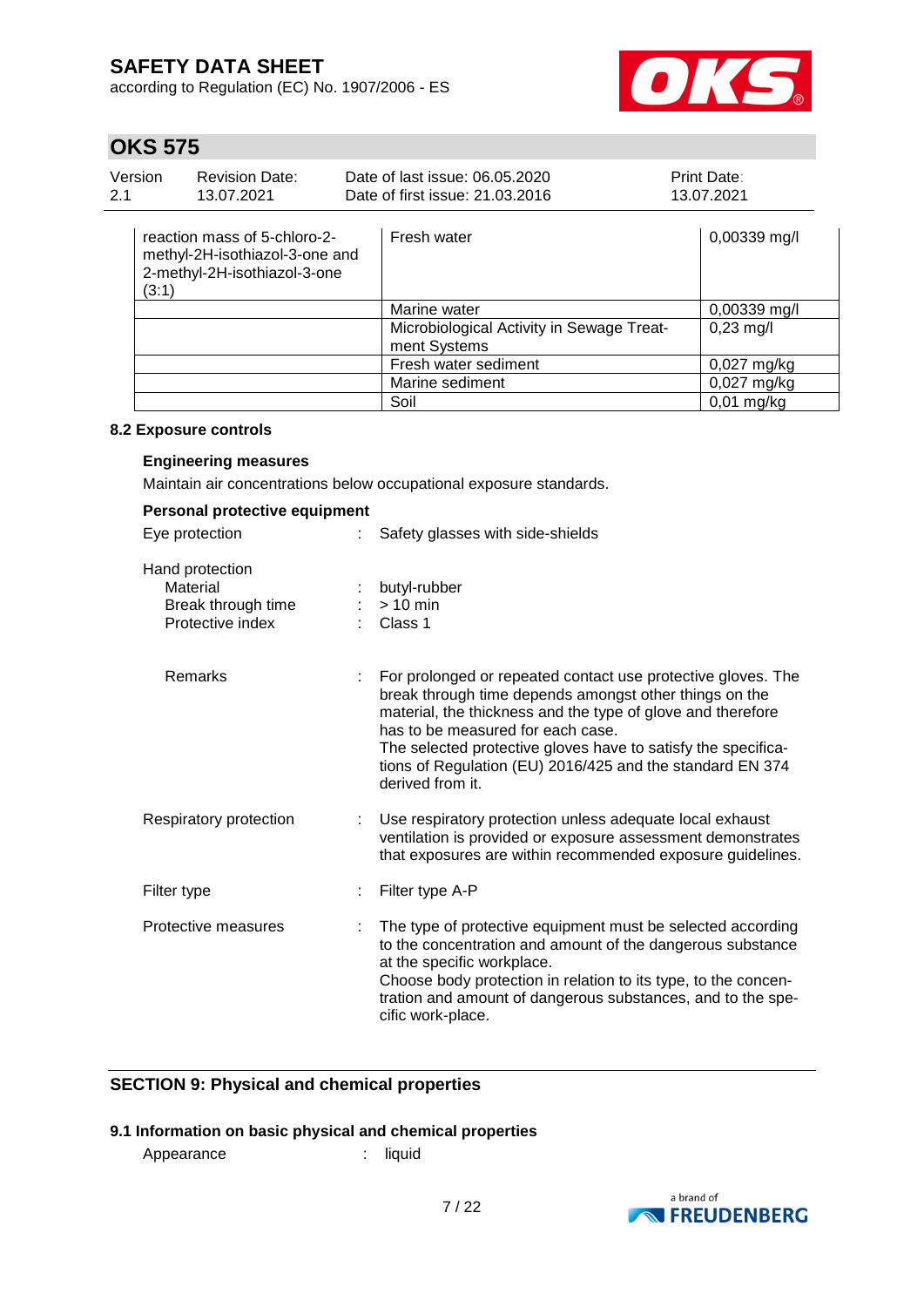according to Regulation (EC) No. 1907/2006 - ES



# **OKS 575**

| Version<br>2.1 |                     | <b>Revision Date:</b><br>13.07.2021                 |                      | Date of last issue: 06.05.2020<br>Date of first issue: 21.03.2016    | Print Date:<br>13.07.2021 |
|----------------|---------------------|-----------------------------------------------------|----------------------|----------------------------------------------------------------------|---------------------------|
|                |                     |                                                     |                      |                                                                      |                           |
|                | Colour              |                                                     |                      | white                                                                |                           |
|                | Odour               |                                                     |                      | characteristic                                                       |                           |
|                |                     | <b>Odour Threshold</b>                              |                      | No data available                                                    |                           |
|                |                     |                                                     |                      |                                                                      |                           |
|                | pH                  |                                                     | $\ddot{\phantom{a}}$ | 7,2 (20 °C)<br>Concentration: 100 %                                  |                           |
|                |                     | Melting point/range                                 |                      | No data available                                                    |                           |
|                |                     | Boiling point/boiling range                         | ÷                    | 100 °C                                                               |                           |
|                | Flash point         |                                                     |                      | does not flash                                                       |                           |
|                |                     | Evaporation rate                                    |                      | No data available                                                    |                           |
|                |                     | Flammability (solid, gas)                           | ÷.                   | Not applicable                                                       |                           |
|                |                     | Upper explosion limit / Upper<br>flammability limit | ÷.                   | No data available                                                    |                           |
|                |                     | Lower explosion limit / Lower<br>flammability limit | ÷                    | No data available                                                    |                           |
|                |                     | Vapour pressure                                     |                      | ca. 23 hPa (20 °C)                                                   |                           |
|                |                     | Relative vapour density                             |                      | No data available                                                    |                           |
|                |                     | Relative density                                    | ÷.                   | 1 $(20 °C)$<br>Reference substance: Water<br>The value is calculated |                           |
|                | Density             |                                                     |                      | $1,00$ g/cm3<br>(20 °C)                                              |                           |
|                | <b>Bulk density</b> |                                                     |                      | No data available                                                    |                           |
|                | Solubility(ies)     | Water solubility                                    |                      | soluble                                                              |                           |
|                |                     | Solubility in other solvents                        | ÷                    | No data available                                                    |                           |
|                | octanol/water       | Partition coefficient: n-                           |                      | No data available                                                    |                           |
|                |                     | Auto-ignition temperature                           |                      | No data available                                                    |                           |
|                |                     | Decomposition temperature                           |                      | No data available                                                    |                           |

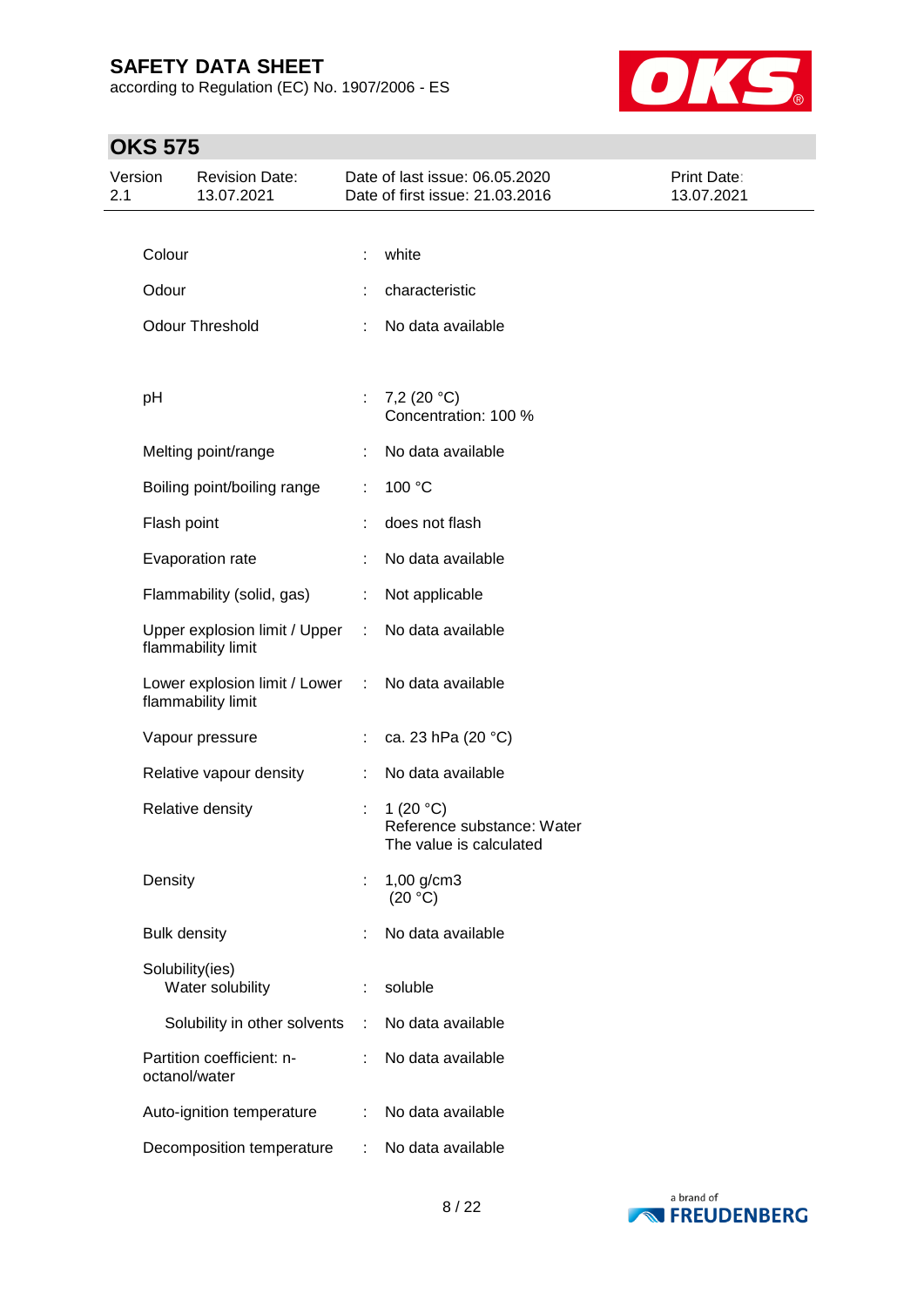according to Regulation (EC) No. 1907/2006 - ES



## **OKS 575**

| Version<br>2.1                                  | <b>Revision Date:</b><br>13.07.2021                                       |    | Date of last issue: 06.05.2020<br>Date of first issue: 21.03.2016 | Print Date:<br>13.07.2021 |
|-------------------------------------------------|---------------------------------------------------------------------------|----|-------------------------------------------------------------------|---------------------------|
| Viscosity                                       | Viscosity, dynamic<br>Viscosity, kinematic<br><b>Explosive properties</b> | ÷. | No data available<br>21 mm2/s $(40 °C)$<br>Not explosive          |                           |
|                                                 | Oxidizing properties                                                      |    | No data available                                                 |                           |
| 9.2 Other information<br>Flammability (liquids) |                                                                           | ÷  | Will not burn                                                     |                           |
|                                                 | Sublimation point                                                         |    | No data available                                                 |                           |
|                                                 | Metal corrosion rate                                                      |    | Not corrosive to metals                                           |                           |
| Self-ignition                                   |                                                                           |    | No data available                                                 |                           |

### **SECTION 10: Stability and reactivity**

#### **10.1 Reactivity**

No hazards to be specially mentioned.

#### **10.2 Chemical stability**

Stable under normal conditions.

| 10.3 Possibility of hazardous reactions |                                                               |  |  |  |  |  |  |
|-----------------------------------------|---------------------------------------------------------------|--|--|--|--|--|--|
| Hazardous reactions                     | : No dangerous reaction known under conditions of normal use. |  |  |  |  |  |  |
| <b>10.4 Conditions to avoid</b>         |                                                               |  |  |  |  |  |  |

# **10.5 Incompatible materials**

Materials to avoid : No materials to be especially mentioned.

Conditions to avoid : No conditions to be specially mentioned.

#### **10.6 Hazardous decomposition products**

No decomposition if stored and applied as directed.

#### **SECTION 11: Toxicological information**

#### **11.1 Information on toxicological effects**

#### **Acute toxicity**

#### **Product:**

Acute oral toxicity : Remarks: This information is not available.

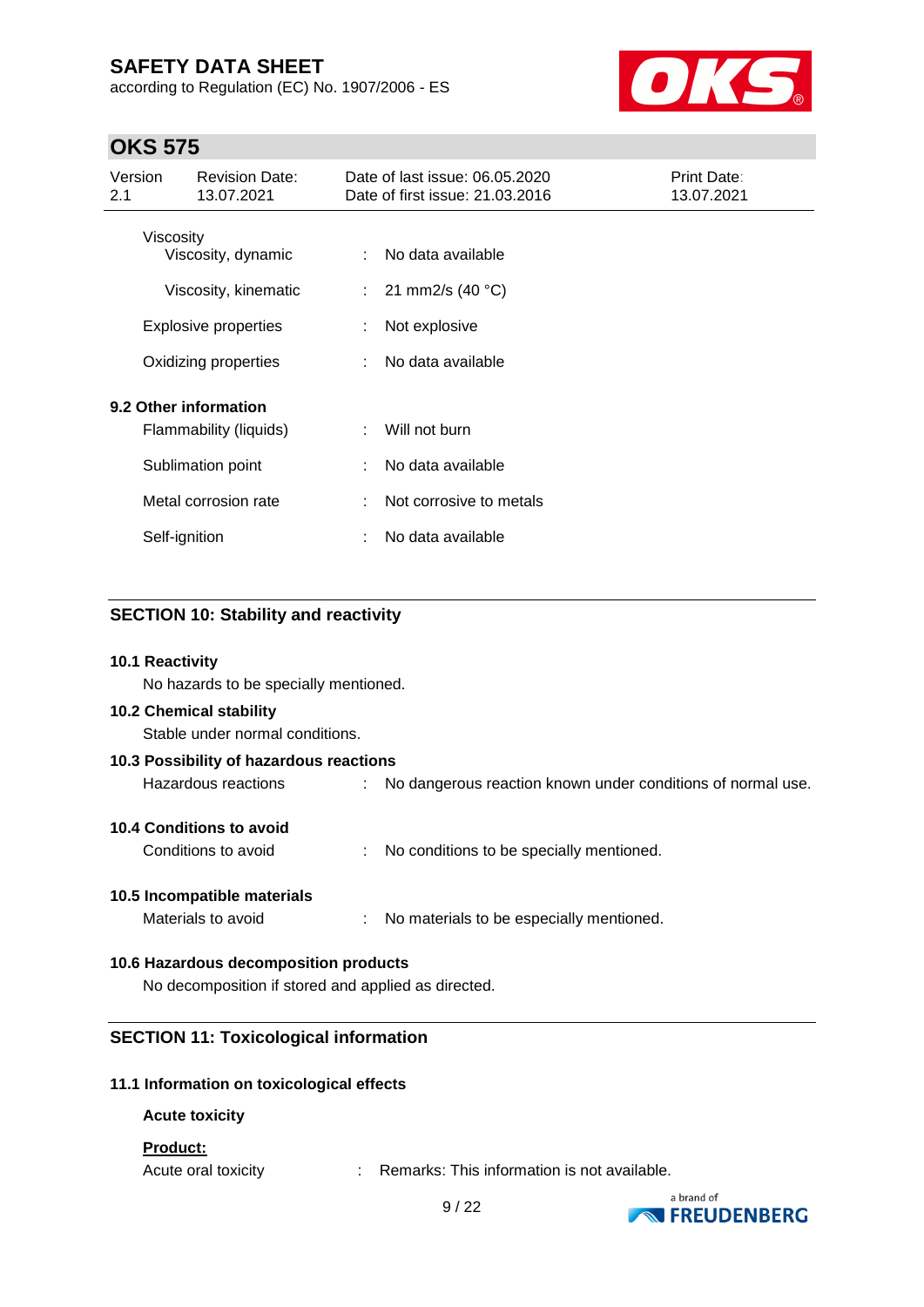according to Regulation (EC) No. 1907/2006 - ES



# **OKS 575**

| Version<br>2.1 | <b>Revision Date:</b><br>13.07.2021 |    | Date of last issue: 06.05.2020<br>Date of first issue: 21.03.2016                                                                                                                    | Print Date:<br>13.07.2021 |
|----------------|-------------------------------------|----|--------------------------------------------------------------------------------------------------------------------------------------------------------------------------------------|---------------------------|
|                |                                     |    |                                                                                                                                                                                      |                           |
|                | Acute inhalation toxicity           | ÷  | Remarks: This information is not available.                                                                                                                                          |                           |
|                | Acute dermal toxicity               |    | Symptoms: Redness, Local irritation                                                                                                                                                  |                           |
|                | Components:                         |    |                                                                                                                                                                                      |                           |
|                | bronopol (INN):                     |    |                                                                                                                                                                                      |                           |
|                | Acute oral toxicity                 | ÷. | LD50 (Rat): 305 mg/kg                                                                                                                                                                |                           |
|                | Acute dermal toxicity               |    | : LD50 (Rat): 1.600 mg/kg<br>Method: OECD Test Guideline 402                                                                                                                         |                           |
|                | dodecylguanidine monohydrochloride: |    |                                                                                                                                                                                      |                           |
|                | Acute oral toxicity                 |    | : LD50 (Rat): Assessment: The component/mixture is moder-<br>ately toxic after single ingestion.                                                                                     |                           |
|                | Acute inhalation toxicity           | ÷  | LC50 (Rat): Test atmosphere: dust/mist<br>Assessment: The component/mixture is highly toxic after short<br>term inhalation.                                                          |                           |
|                | 2-methylisothiazol-3(2H)-one:       |    |                                                                                                                                                                                      |                           |
|                | Acute oral toxicity                 |    | LD50 Oral (Rat): $>$ 50 mg/kg                                                                                                                                                        |                           |
|                |                                     |    | Symptoms: Pain, Stomach/intestinal disorders                                                                                                                                         |                           |
|                |                                     |    | Remarks: Toxic if swallowed.                                                                                                                                                         |                           |
|                | Acute inhalation toxicity           |    | : LC50 (Rat): $0,11 \text{ mg/l}$                                                                                                                                                    |                           |
|                |                                     |    | Exposure time: 4 h<br>Test atmosphere: dust/mist                                                                                                                                     |                           |
|                |                                     |    | Method: OECD Test Guideline 403                                                                                                                                                      |                           |
|                |                                     |    | Remarks: Risk of delayed pulmonary oedema.<br>Effects of breathing high concentrations of vapour may in-<br>clude:<br>Very toxic by inhalation.<br>Irritating to respiratory system. |                           |
|                |                                     |    | Symptoms: Local irritation, Respiratory disorders, Inhalation<br>may provoke the following symptoms:                                                                                 |                           |
|                | Acute dermal toxicity               |    | LD50 Dermal (Rabbit, female): 326 mg/kg                                                                                                                                              |                           |
|                |                                     |    | Remarks: Very toxic in contact with skin.                                                                                                                                            |                           |
|                |                                     |    | Symptoms: Blistering, Redness, Local irritation                                                                                                                                      |                           |

**reaction mass of 5-chloro-2-methyl-2H-isothiazol-3-one and 2-methyl-2H-isothiazol-3-one (3:1):**

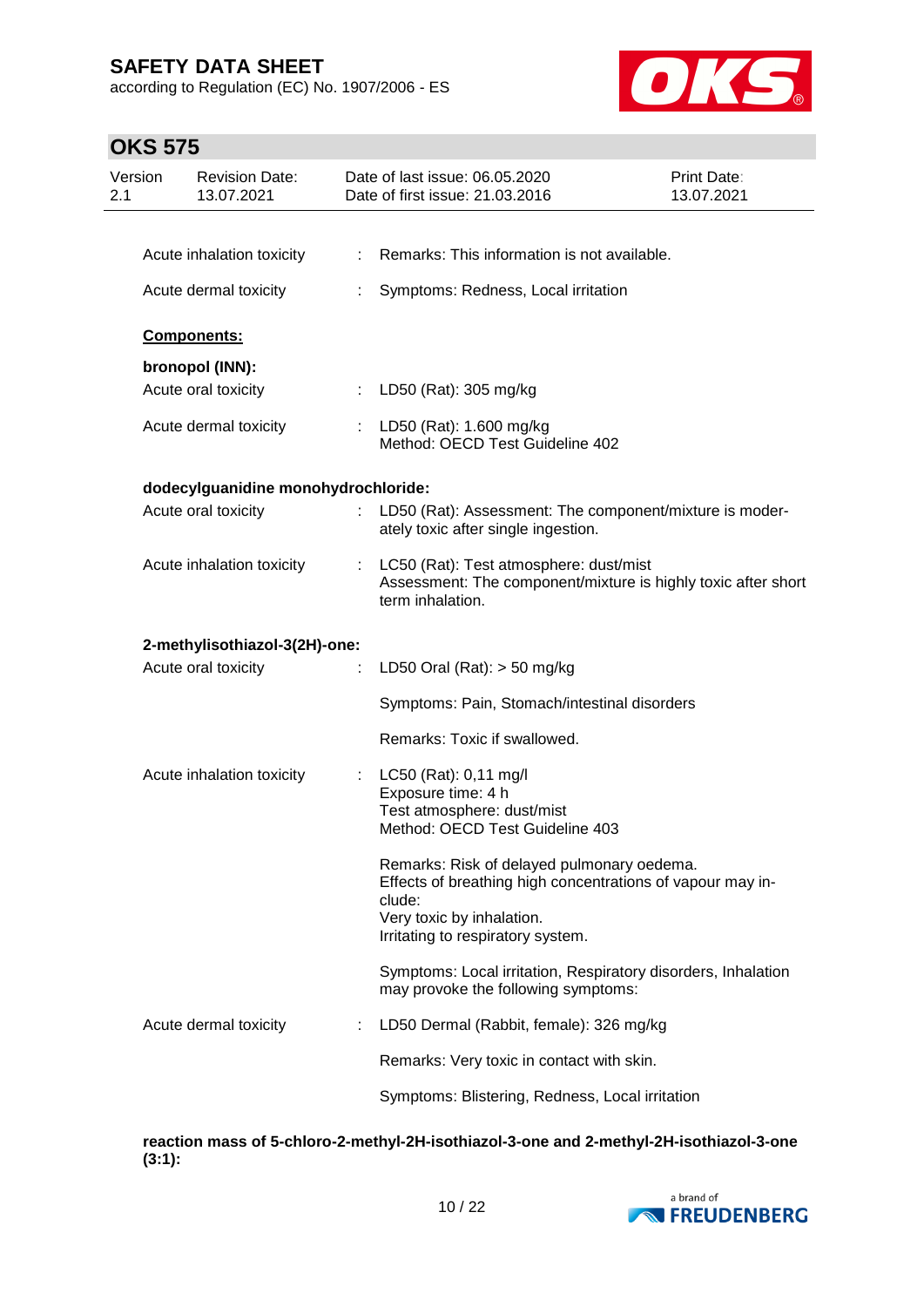according to Regulation (EC) No. 1907/2006 - ES



# **OKS 575**

| Version<br>2.1    | <b>Revision Date:</b><br>13.07.2021 |    | Date of last issue: 06.05.2020<br>Date of first issue: 21.03.2016                                                            | Print Date:<br>13.07.2021 |
|-------------------|-------------------------------------|----|------------------------------------------------------------------------------------------------------------------------------|---------------------------|
|                   | Acute oral toxicity                 |    | LD50 (Rat): 66 mg/kg<br>Method: OECD Test Guideline 401<br>GLP: yes                                                          |                           |
|                   | Acute inhalation toxicity           |    | : $LC50$ (Rat): 0,33 mg/l<br>Exposure time: 4 h<br>Test atmosphere: dust/mist<br>Method: OECD Test Guideline 403<br>GLP: yes |                           |
|                   |                                     |    | Assessment: Corrosive to the respiratory tract.                                                                              |                           |
|                   | Acute dermal toxicity               | ÷. | LD50 (Rabbit): 87,12 mg/kg                                                                                                   |                           |
|                   | <b>Skin corrosion/irritation</b>    |    |                                                                                                                              |                           |
| Product:          |                                     |    |                                                                                                                              |                           |
| <b>Remarks</b>    |                                     | ÷  | This information is not available.                                                                                           |                           |
|                   | Components:                         |    |                                                                                                                              |                           |
|                   | bronopol (INN):                     |    |                                                                                                                              |                           |
| <b>Species</b>    |                                     |    | Rabbit                                                                                                                       |                           |
| Result            | Assessment                          |    | Irritating to skin.<br>Irritating to skin.                                                                                   |                           |
|                   | dodecylguanidine monohydrochloride: |    |                                                                                                                              |                           |
| Result            | Assessment                          |    | Causes burns.<br>Causes burns.                                                                                               |                           |
|                   |                                     |    |                                                                                                                              |                           |
|                   | 2-methylisothiazol-3(2H)-one:       |    |                                                                                                                              |                           |
| Species<br>Result |                                     |    | Rabbit<br>Causes burns.                                                                                                      |                           |
| Remarks           |                                     |    | Causes skin burns.                                                                                                           |                           |
|                   |                                     |    | reaction mass of 5-chloro-2-methyl-2H-isothiazol-3-one and 2-methyl-2H-isothiazol-3-one                                      |                           |
| $(3:1)$ :         |                                     |    |                                                                                                                              |                           |
| Result            |                                     |    | : Corrosive after 1 to 4 hours of exposure                                                                                   |                           |
|                   | Serious eye damage/eye irritation   |    |                                                                                                                              |                           |
| Product:          |                                     |    |                                                                                                                              |                           |
| Remarks           |                                     |    | This information is not available.                                                                                           |                           |
|                   | Components:                         |    |                                                                                                                              |                           |
|                   | bronopol (INN):                     |    |                                                                                                                              |                           |

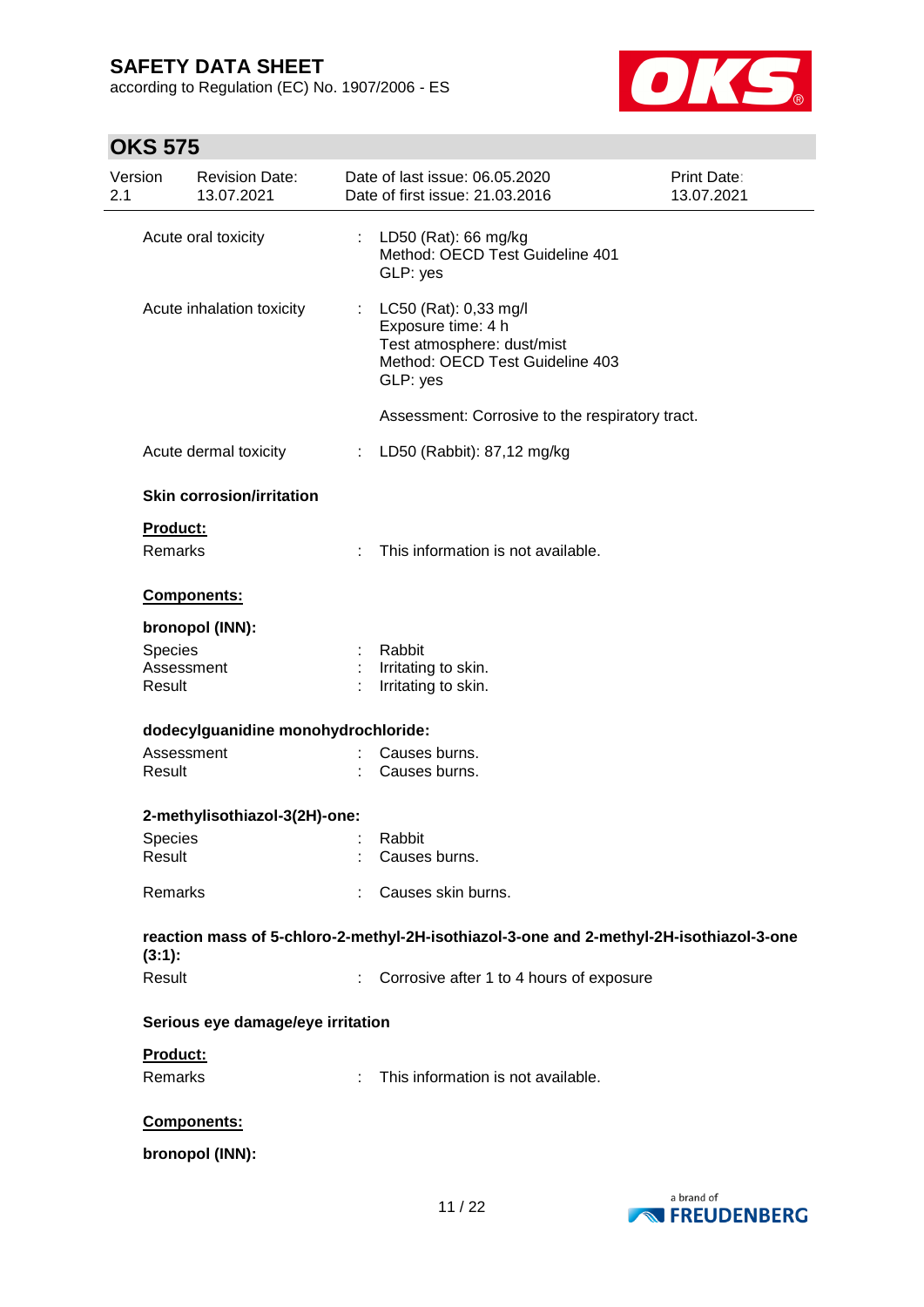according to Regulation (EC) No. 1907/2006 - ES



# **OKS 575**

| Version<br>2.1           | <b>Revision Date:</b><br>13.07.2021 | Date of last issue: 06.05.2020<br>Date of first issue: 21.03.2016                                        | Print Date:<br>13.07.2021         |
|--------------------------|-------------------------------------|----------------------------------------------------------------------------------------------------------|-----------------------------------|
| <b>Species</b><br>Result | Assessment                          | Rabbit<br>Risk of serious damage to eyes.<br>Risk of serious damage to eyes.                             |                                   |
|                          | 2-methylisothiazol-3(2H)-one:       |                                                                                                          |                                   |
| <b>Remarks</b>           |                                     | Acute eye irritation/corrosion<br>Causes eye burns.                                                      |                                   |
| $(3:1)$ :                |                                     | reaction mass of 5-chloro-2-methyl-2H-isothiazol-3-one and 2-methyl-2H-isothiazol-3-one                  |                                   |
| Result                   | Assessment                          | Corrosive<br>Corrosive                                                                                   |                                   |
|                          | Respiratory or skin sensitisation   |                                                                                                          |                                   |
| <b>Product:</b>          |                                     |                                                                                                          |                                   |
| <b>Remarks</b>           |                                     | This information is not available.                                                                       |                                   |
|                          | Components:                         |                                                                                                          |                                   |
|                          | 2-methylisothiazol-3(2H)-one:       |                                                                                                          |                                   |
| <b>Species</b>           | Assessment                          | Rabbit<br>May cause sensitisation by skin contact.                                                       |                                   |
| (3:1):                   |                                     | reaction mass of 5-chloro-2-methyl-2H-isothiazol-3-one and 2-methyl-2H-isothiazol-3-one                  |                                   |
| <b>Species</b>           |                                     | Guinea pig                                                                                               |                                   |
| Result                   | Assessment                          | The product is a skin sensitiser, sub-category 1A.<br>The product is a skin sensitiser, sub-category 1A. |                                   |
|                          | <b>Germ cell mutagenicity</b>       |                                                                                                          |                                   |
| Product:                 |                                     |                                                                                                          |                                   |
|                          | Genotoxicity in vitro               | : Remarks: No data available                                                                             |                                   |
|                          | Genotoxicity in vivo                | Remarks: No data available                                                                               |                                   |
|                          | Components:                         |                                                                                                          |                                   |
| (3:1):                   |                                     | reaction mass of 5-chloro-2-methyl-2H-isothiazol-3-one and 2-methyl-2H-isothiazol-3-one                  |                                   |
| sessment                 |                                     | Germ cell mutagenicity-As- : Animal testing did not show any mutagenic effects.                          |                                   |
|                          | Carcinogenicity                     |                                                                                                          |                                   |
| Product:                 |                                     |                                                                                                          |                                   |
| <b>Remarks</b>           |                                     | No data available                                                                                        |                                   |
|                          |                                     | 12/22                                                                                                    | a brand of<br><b>NEREUDENBERG</b> |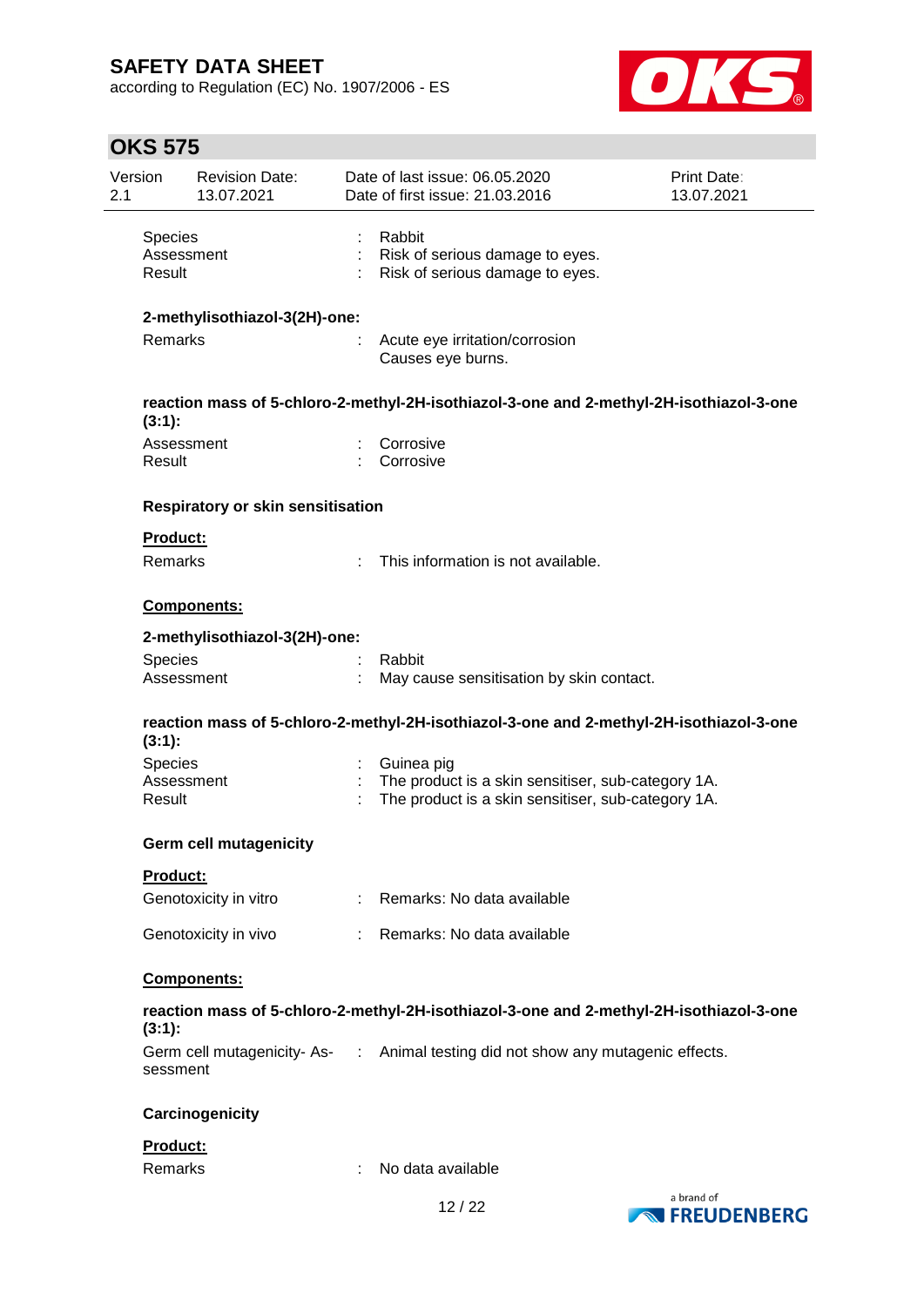according to Regulation (EC) No. 1907/2006 - ES



## **OKS 575**

| Version | <b>Revision Date:</b> | Date of last issue: 06.05.2020  | <b>Print Date:</b> |
|---------|-----------------------|---------------------------------|--------------------|
| 2.1     | 13.07.2021            | Date of first issue: 21.03.2016 | 13.07.2021         |

## **Components:**

| reaction mass of 5-chloro-2-methyl-2H-isothiazol-3-one and 2-methyl-2H-isothiazol-3-one<br>(3:1): |  |                                                                                                                                                                      |  |  |
|---------------------------------------------------------------------------------------------------|--|----------------------------------------------------------------------------------------------------------------------------------------------------------------------|--|--|
| Carcinogenicity - Assess-<br>ment                                                                 |  | : Did not show carcinogenic effects in animal experiments.                                                                                                           |  |  |
| <b>Reproductive toxicity</b>                                                                      |  |                                                                                                                                                                      |  |  |
| Product:                                                                                          |  |                                                                                                                                                                      |  |  |
| Effects on fertility                                                                              |  | : Remarks: No data available                                                                                                                                         |  |  |
| Effects on foetal develop-<br>ment                                                                |  | : Remarks: No data available                                                                                                                                         |  |  |
| Components:                                                                                       |  |                                                                                                                                                                      |  |  |
| bronopol (INN):                                                                                   |  |                                                                                                                                                                      |  |  |
| Reproductive toxicity - As- : No toxicity to reproduction<br>sessment                             |  |                                                                                                                                                                      |  |  |
| (3:1):                                                                                            |  | reaction mass of 5-chloro-2-methyl-2H-isothiazol-3-one and 2-methyl-2H-isothiazol-3-one                                                                              |  |  |
| Reproductive toxicity - As-<br>sessment                                                           |  | : No toxicity to reproduction<br>Did not show teratogenic effects in animal experiments.                                                                             |  |  |
| <b>STOT - single exposure</b>                                                                     |  |                                                                                                                                                                      |  |  |
| Components:                                                                                       |  |                                                                                                                                                                      |  |  |
| bronopol (INN):                                                                                   |  |                                                                                                                                                                      |  |  |
| Exposure routes                                                                                   |  | : Inhalation                                                                                                                                                         |  |  |
| <b>Target Organs</b><br>Assessment                                                                |  | Respiratory organs<br>The substance or mixture is classified as specific target organ<br>toxicant, single exposure, category 3 with respiratory tract<br>irritation. |  |  |
| 2-methylisothiazol-3(2H)-one:                                                                     |  |                                                                                                                                                                      |  |  |
| Assessment                                                                                        |  | May cause respiratory irritation.                                                                                                                                    |  |  |
| <b>STOT - repeated exposure</b>                                                                   |  |                                                                                                                                                                      |  |  |
| Components:                                                                                       |  |                                                                                                                                                                      |  |  |
| bronopol (INN):                                                                                   |  |                                                                                                                                                                      |  |  |
| Assessment                                                                                        |  | The substance or mixture is not classified as specific target<br>organ toxicant, repeated exposure.                                                                  |  |  |
|                                                                                                   |  |                                                                                                                                                                      |  |  |

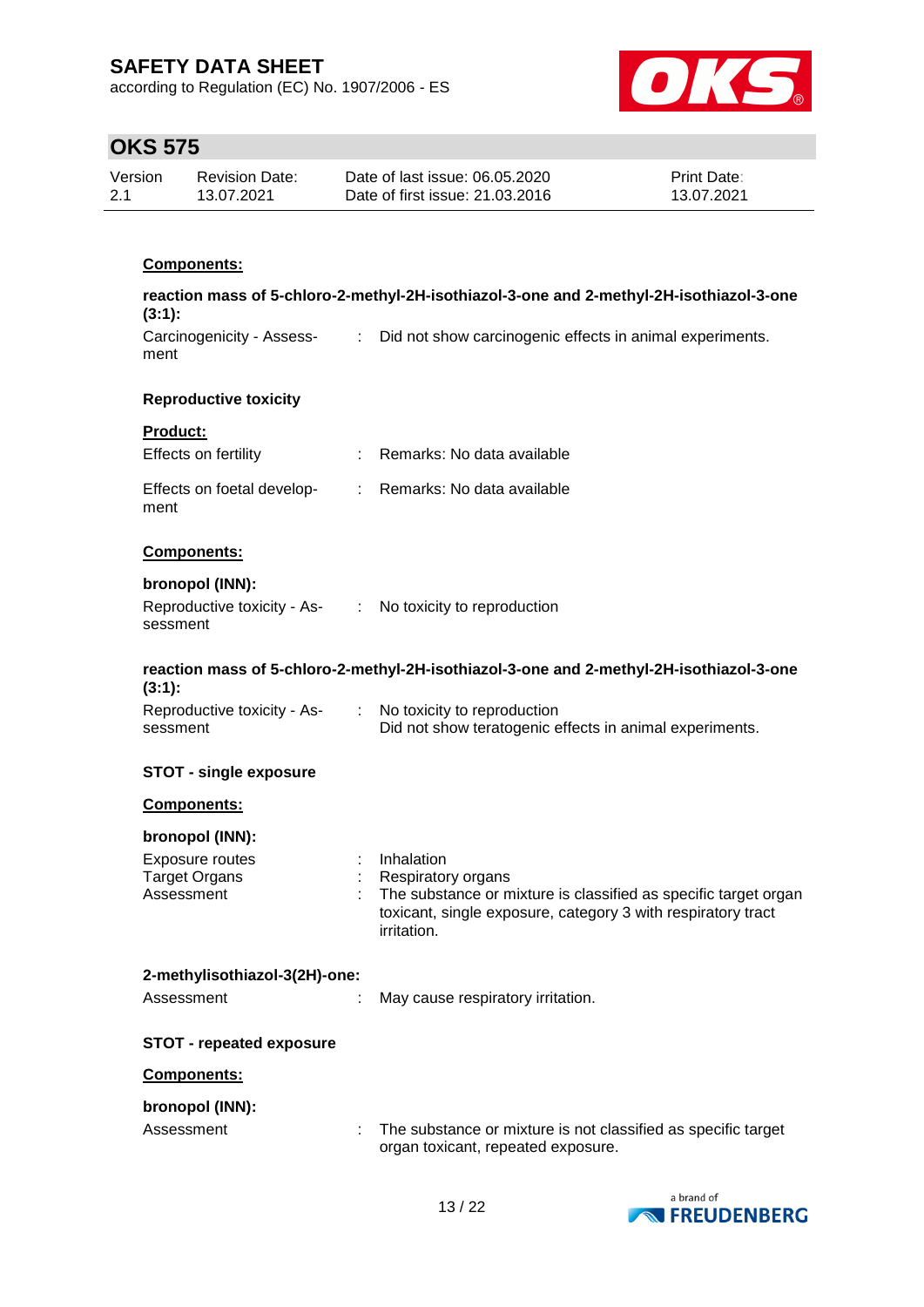according to Regulation (EC) No. 1907/2006 - ES



## **OKS 575**

| Version<br>2.1 | <b>Revision Date:</b><br>13.07.2021 | Date of last issue: 06.05.2020<br>Print Date:<br>Date of first issue: 21,03,2016<br>13.07.2021 |                                                                                                 |  |
|----------------|-------------------------------------|------------------------------------------------------------------------------------------------|-------------------------------------------------------------------------------------------------|--|
|                | <b>Repeated dose toxicity</b>       |                                                                                                |                                                                                                 |  |
|                | <b>Product:</b>                     |                                                                                                |                                                                                                 |  |
|                | Remarks                             |                                                                                                | This information is not available.                                                              |  |
|                | <b>Aspiration toxicity</b>          |                                                                                                |                                                                                                 |  |
|                | <b>Product:</b>                     |                                                                                                |                                                                                                 |  |
|                | This information is not available.  |                                                                                                |                                                                                                 |  |
|                | Components:                         |                                                                                                |                                                                                                 |  |
|                | bronopol (INN):                     |                                                                                                |                                                                                                 |  |
|                | This information is not available.  |                                                                                                |                                                                                                 |  |
|                | <b>Further information</b>          |                                                                                                |                                                                                                 |  |
|                | Product:                            |                                                                                                |                                                                                                 |  |
|                | Remarks                             |                                                                                                | Information given is based on data on the components and<br>the toxicology of similar products. |  |
|                | Components:                         |                                                                                                |                                                                                                 |  |
|                | 2-methylisothiazol-3(2H)-one:       |                                                                                                |                                                                                                 |  |
|                | Remarks                             | t                                                                                              | Ingestion causes burns of the upper digestive and respiratory<br>tracts.                        |  |

## **SECTION 12: Ecological information**

### **12.1 Toxicity**

| <b>Product:</b>                                                                     |   |                                                    |
|-------------------------------------------------------------------------------------|---|----------------------------------------------------|
| Toxicity to fish                                                                    |   | Remarks: No data available                         |
| Toxicity to daphnia and other : Remarks: No data available<br>aquatic invertebrates |   |                                                    |
| Toxicity to algae/aquatic<br>plants                                                 |   | : Remarks: No data available                       |
| Toxicity to microorganisms                                                          | ÷ | Remarks: No data available                         |
| <b>Components:</b>                                                                  |   |                                                    |
| bronopol (INN):<br>Toxicity to fish                                                 | ÷ | LC50 (Oncorhynchus mykiss (rainbow trout)): 3 mg/l |
|                                                                                     |   |                                                    |

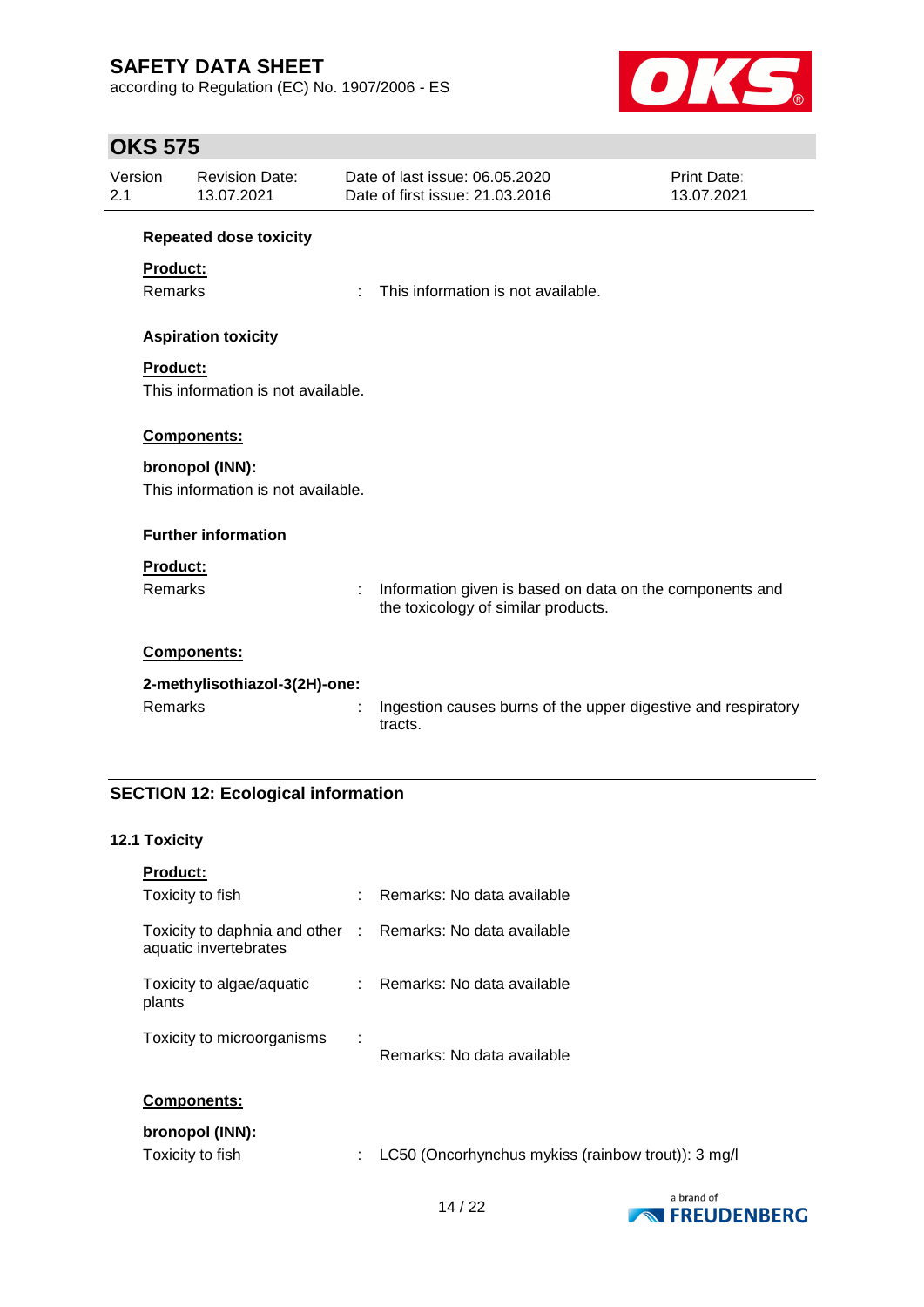according to Regulation (EC) No. 1907/2006 - ES



# **OKS 575**

| Version<br>2.1 |              | <b>Revision Date:</b><br>13.07.2021                              |    | Date of last issue: 06.05.2020<br>Date of first issue: 21.03.2016                                                         | Print Date:<br>13.07.2021 |
|----------------|--------------|------------------------------------------------------------------|----|---------------------------------------------------------------------------------------------------------------------------|---------------------------|
|                |              |                                                                  |    | Exposure time: 96 h<br>Method: OECD Test Guideline 203                                                                    |                           |
|                |              | Toxicity to daphnia and other :<br>aquatic invertebrates         |    | EC50 (Daphnia (water flea)): 1,04 mg/l<br>Exposure time: 48 h<br>Method: OECD Test Guideline 202                          |                           |
|                | plants       | Toxicity to algae/aquatic                                        |    | EC50 (Anabaena flos-aquae (cyanobacterium)): 0,068 mg/l<br>Exposure time: 72 h<br>Method: OECD Test Guideline 201         |                           |
|                |              |                                                                  |    | NOEC (Anabaena flos-aquae (cyanobacterium)): 0,0025 mg/l<br>Exposure time: 72 h<br>Method: OECD Test Guideline 201        |                           |
|                | icity)       | M-Factor (Acute aquatic tox-                                     | ÷  | 10                                                                                                                        |                           |
|                |              | Toxicity to microorganisms                                       |    | EC50 (activated sludge): 43 mg/l<br>Exposure time: 3 h<br>Method: OECD Test Guideline 209                                 |                           |
|                | icity)       | Toxicity to fish (Chronic tox-                                   | ÷. | NOEC: 2,61 mg/l<br>Exposure time: 28 d<br>Species: Oncorhynchus mykiss (rainbow trout)<br>Method: OECD Test Guideline 210 |                           |
|                | ic toxicity) | Toxicity to daphnia and other :<br>aquatic invertebrates (Chron- |    | NOEC: 0,06 mg/l<br>Exposure time: 21 d<br>Species: Daphnia (water flea)<br>Method: OECD Test Guideline 211                |                           |
|                | toxicity)    | M-Factor (Chronic aquatic                                        |    | 1                                                                                                                         |                           |
|                |              | <b>Ecotoxicology Assessment</b>                                  |    |                                                                                                                           |                           |
|                |              | Acute aquatic toxicity                                           |    | : Very toxic to aquatic life.                                                                                             |                           |
|                |              | Chronic aquatic toxicity                                         |    | Very toxic to aquatic life with long lasting effects.                                                                     |                           |
|                |              | dodecylguanidine monohydrochloride:                              |    |                                                                                                                           |                           |
|                | icity)       | M-Factor (Acute aquatic tox- : 10                                |    |                                                                                                                           |                           |
|                |              | <b>Ecotoxicology Assessment</b>                                  |    |                                                                                                                           |                           |
|                |              | Acute aquatic toxicity                                           | ÷. | Very toxic to aquatic life.                                                                                               |                           |
|                |              | Chronic aquatic toxicity                                         |    | This product has no known ecotoxicological effects.                                                                       |                           |

**2-methylisothiazol-3(2H)-one:**

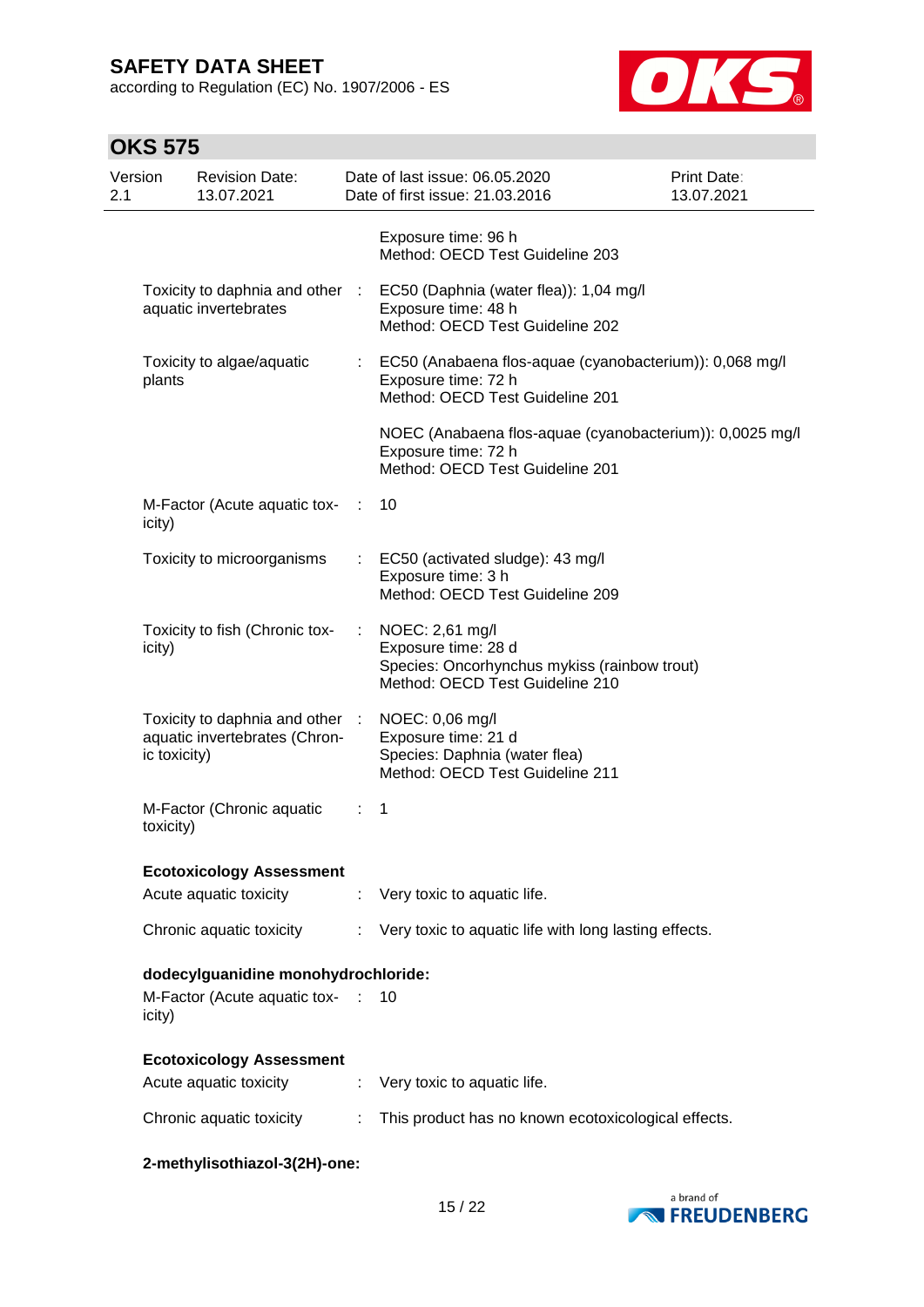according to Regulation (EC) No. 1907/2006 - ES



# **OKS 575**

| 2.1 | Version      | <b>Revision Date:</b><br>13.07.2021                              |                           | Date of last issue: 06.05.2020<br>Date of first issue: 21.03.2016                                                                                        | Print Date:<br>13.07.2021 |
|-----|--------------|------------------------------------------------------------------|---------------------------|----------------------------------------------------------------------------------------------------------------------------------------------------------|---------------------------|
|     |              | aquatic invertebrates                                            |                           | Toxicity to daphnia and other : EC50 (Daphnia magna (Water flea)): 0,85 mg/l<br>Exposure time: 48 h                                                      |                           |
|     | plants       | Toxicity to algae/aquatic                                        |                           | : EC50 (Selenastrum capricornutum (green algae)): 0,072 mg/l<br>Exposure time: 72 h                                                                      |                           |
|     | icity)       | M-Factor (Acute aquatic tox- :                                   |                           | 10                                                                                                                                                       |                           |
|     | toxicity)    | M-Factor (Chronic aquatic                                        | $\mathbb{R}^{\mathbb{Z}}$ | -1                                                                                                                                                       |                           |
|     | $(3:1)$ :    |                                                                  |                           | reaction mass of 5-chloro-2-methyl-2H-isothiazol-3-one and 2-methyl-2H-isothiazol-3-one                                                                  |                           |
|     |              | Toxicity to fish                                                 |                           | : EC50 (Oncorhynchus mykiss (rainbow trout)): 0,19 mg/l<br>Exposure time: 96 h                                                                           |                           |
|     |              | aquatic invertebrates                                            |                           | Toxicity to daphnia and other : EC50 (Daphnia magna (Water flea)): 0,16 mg/l<br>Exposure time: 48 h                                                      |                           |
|     | plants       | Toxicity to algae/aquatic                                        |                           | : EC50 (Skeletonema costatum (marine diatom)): 0,0063 mg/l<br>Exposure time: 72 h                                                                        |                           |
|     | icity)       | M-Factor (Acute aquatic tox-                                     | ÷                         | 100                                                                                                                                                      |                           |
|     | icity)       | Toxicity to fish (Chronic tox-                                   |                           | NOEC: 0,098 mg/l<br>Exposure time: 28 d<br>Species: Oncorhynchus mykiss (rainbow trout)<br>Method: OECD Test Guideline 210                               |                           |
|     | ic toxicity) | Toxicity to daphnia and other :<br>aquatic invertebrates (Chron- |                           | NOEC: 0,004 mg/l<br>Exposure time: 21 d<br>Species: Daphnia magna (Water flea)<br><b>Test Type: Reproduction Test</b><br>Method: OECD Test Guideline 211 |                           |
|     | toxicity)    | M-Factor (Chronic aquatic                                        |                           | 100                                                                                                                                                      |                           |
|     |              | 12.2 Persistence and degradability                               |                           |                                                                                                                                                          |                           |

**Product:**

| Biodegradability                                                | Remarks: No data available |
|-----------------------------------------------------------------|----------------------------|
| Physico-chemical removabil- : Remarks: No data available<br>itv |                            |

### **Components:**

**bronopol (INN):**

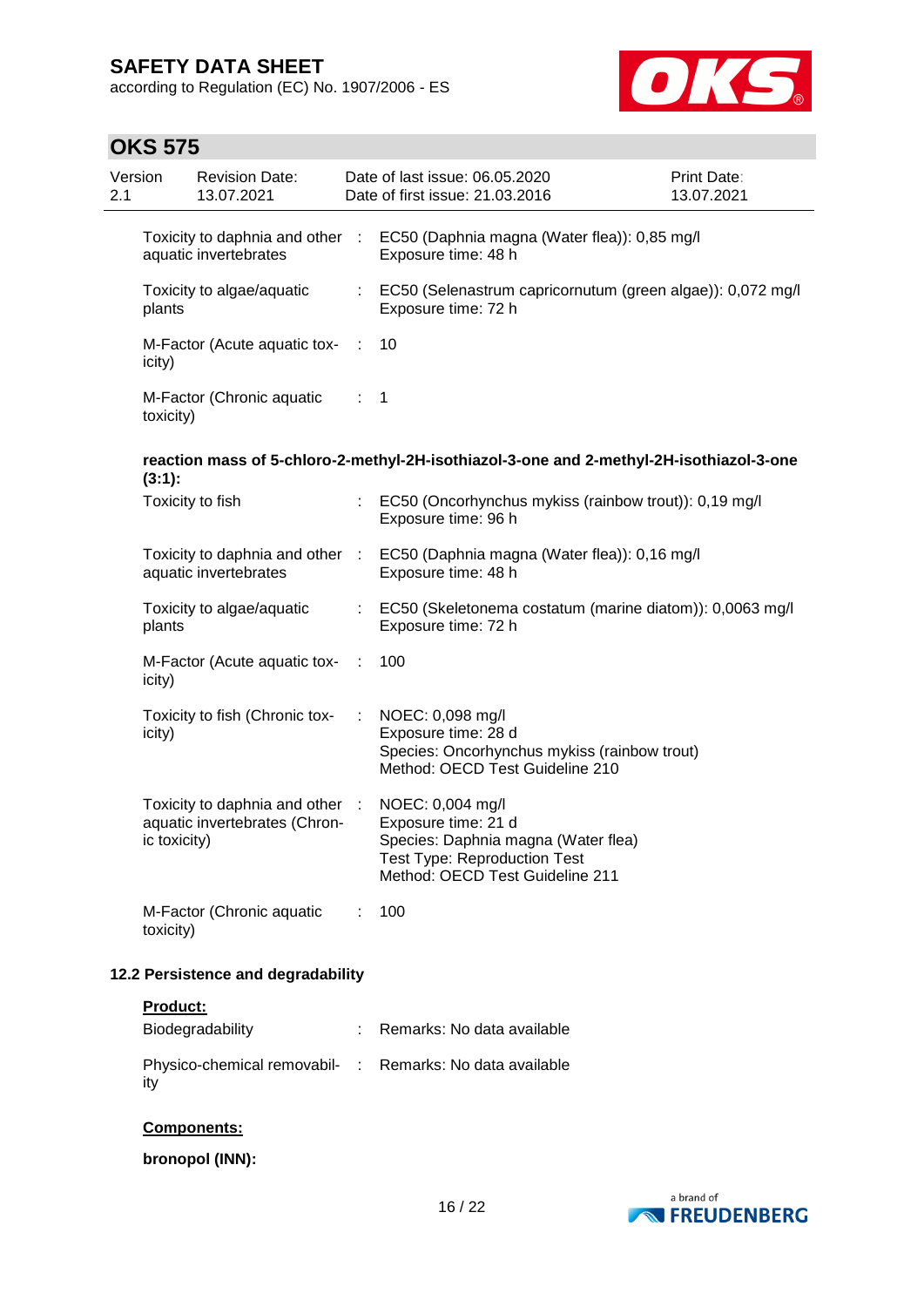according to Regulation (EC) No. 1907/2006 - ES



# **OKS 575**

| Version<br>2.1 |                 | <b>Revision Date:</b><br>13.07.2021                |   | Date of last issue: 06.05.2020<br>Date of first issue: 21.03.2016                                                                                                                                                       | Print Date:<br>13.07.2021 |
|----------------|-----------------|----------------------------------------------------|---|-------------------------------------------------------------------------------------------------------------------------------------------------------------------------------------------------------------------------|---------------------------|
|                |                 | Biodegradability                                   |   | Result: Biodegradable<br>Method: OECD Test Guideline 301B                                                                                                                                                               |                           |
|                |                 | 2-methylisothiazol-3(2H)-one:                      |   |                                                                                                                                                                                                                         |                           |
|                |                 | Biodegradability                                   |   | Result: Readily biodegradable.                                                                                                                                                                                          |                           |
|                |                 |                                                    |   | reaction mass of 5-chloro-2-methyl-2H-isothiazol-3-one and 2-methyl-2H-isothiazol-3-one                                                                                                                                 |                           |
|                | $(3:1)$ :       | Biodegradability                                   |   | : Result: Not rapidly biodegradable                                                                                                                                                                                     |                           |
|                |                 | 12.3 Bioaccumulative potential                     |   |                                                                                                                                                                                                                         |                           |
|                | Product:        |                                                    |   |                                                                                                                                                                                                                         |                           |
|                |                 | Bioaccumulation                                    |   | Remarks: This mixture contains no substance considered to<br>be persistent, bioaccumulating and toxic (PBT).<br>This mixture contains no substance considered to be very<br>persistent and very bioaccumulating (vPvB). |                           |
|                |                 | <b>Components:</b>                                 |   |                                                                                                                                                                                                                         |                           |
|                |                 | bronopol (INN):                                    |   |                                                                                                                                                                                                                         |                           |
|                |                 | Bioaccumulation                                    | t | Bioconcentration factor (BCF): 3,16                                                                                                                                                                                     |                           |
|                |                 | Partition coefficient: n-<br>octanol/water         | ÷ | log Pow: 0,22 (20 °C)<br>pH: 5,6 - 6,5<br>Method: OECD Test Guideline 107<br>GLP: yes                                                                                                                                   |                           |
|                |                 | 2-methylisothiazol-3(2H)-one:                      |   |                                                                                                                                                                                                                         |                           |
|                |                 | Partition coefficient: n-<br>octanol/water         |   | log Pow: -0,486                                                                                                                                                                                                         |                           |
|                |                 | 12.4 Mobility in soil                              |   |                                                                                                                                                                                                                         |                           |
|                | <b>Product:</b> |                                                    |   |                                                                                                                                                                                                                         |                           |
|                | Mobility        |                                                    |   | Remarks: No data available                                                                                                                                                                                              |                           |
|                |                 | Distribution among environ-<br>mental compartments |   | Remarks: No data available                                                                                                                                                                                              |                           |
|                |                 | 12.5 Results of PBT and vPvB assessment            |   |                                                                                                                                                                                                                         |                           |
|                | Product:        |                                                    |   |                                                                                                                                                                                                                         |                           |
|                |                 | Assessment                                         |   | This substance/mixture contains no components considered<br>to be either persistent, bioaccumulative and toxic (PBT), or<br>very persistent and very bioaccumulative (vPvB) at levels of                                |                           |



0.1% or higher..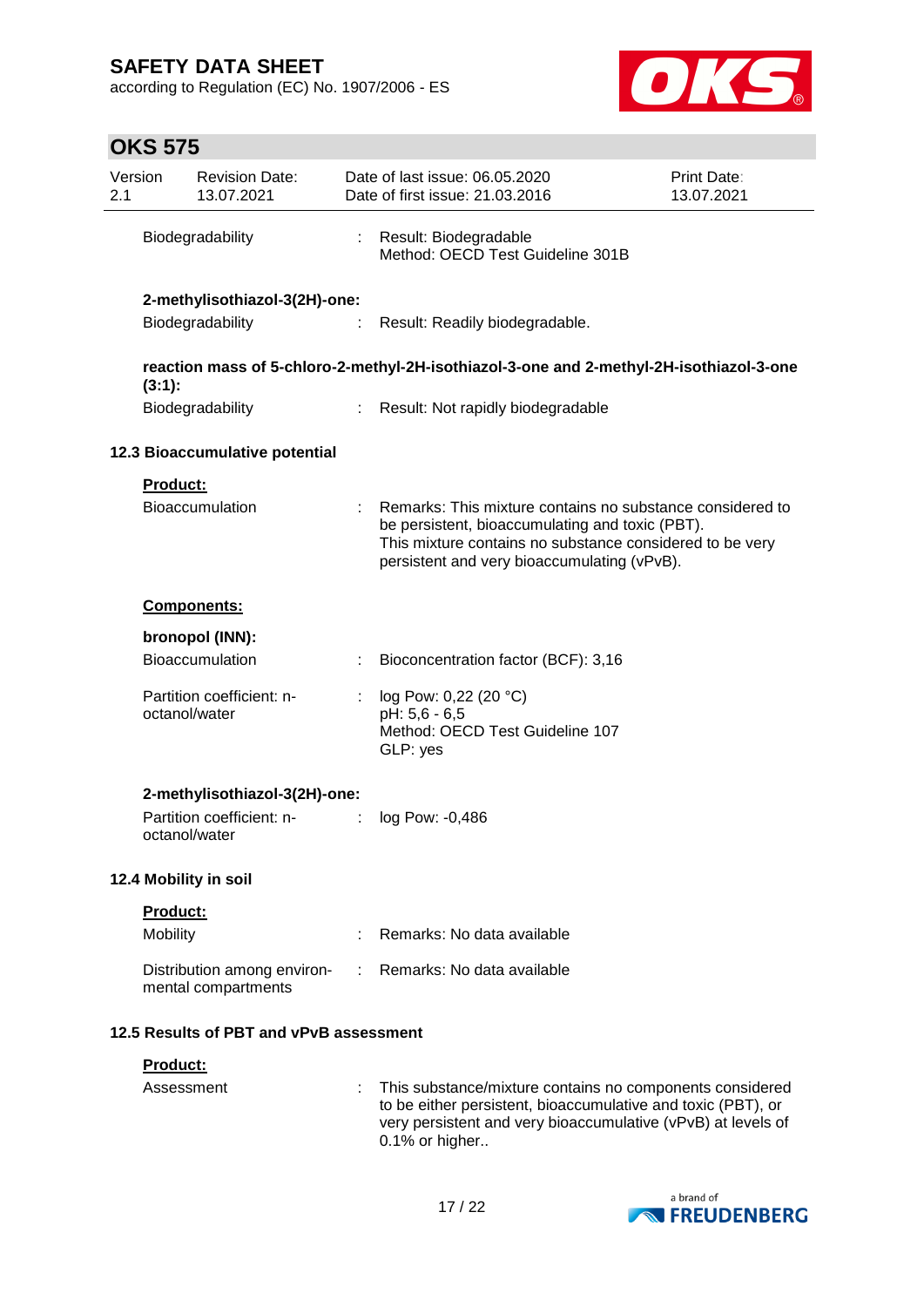according to Regulation (EC) No. 1907/2006 - ES



# **OKS 575**

| Version         | <b>Revision Date:</b>       | Date of last issue: 06.05.2020                                                                                                                                                                                                                 | Print Date: |
|-----------------|-----------------------------|------------------------------------------------------------------------------------------------------------------------------------------------------------------------------------------------------------------------------------------------|-------------|
| 2.1             | 13.07.2021                  | Date of first issue: 21.03.2016                                                                                                                                                                                                                | 13.07.2021  |
|                 | 12.6 Other adverse effects  |                                                                                                                                                                                                                                                |             |
| <b>Product:</b> |                             |                                                                                                                                                                                                                                                |             |
| tial            | Endocrine disrupting poten- | : The substance/mixture does not contain components consid-<br>ered to have endocrine disrupting properties according to<br>REACH Article 57(f) or Commission Delegated regulation<br>(EU) 2017/2100 or Commission Regulation (EU) 2018/605 at |             |

levels of 0.1% or higher.

Additional ecological infor-: No information on ecology is available. mation

## **SECTION 13: Disposal considerations**

| 13.1 Waste treatment methods |    |                                                                                                                                                                                                                    |
|------------------------------|----|--------------------------------------------------------------------------------------------------------------------------------------------------------------------------------------------------------------------|
| Product                      | ÷  | The product should not be allowed to enter drains, water<br>courses or the soil.<br>Do not dispose of with domestic refuse.<br>Dispose of as hazardous waste in compliance with local and<br>national regulations. |
|                              |    | Waste codes should be assigned by the user based on the<br>application for which the product was used.                                                                                                             |
| Contaminated packaging       | ÷. | Packaging that is not properly emptied must be disposed of as<br>the unused product.<br>Dispose of waste product or used containers according to<br>local regulations.                                             |
|                              |    | The following Waste Codes are only suggestions:                                                                                                                                                                    |
| Waste Code                   |    | used product, unused product<br>08 01 19*, aqueous suspensions containing paint or varnish<br>containing organic solvents or other hazardous substances                                                            |
|                              |    | uncleaned packagings<br>15 01 10, packaging containing residues of or contaminated<br>by hazardous substances                                                                                                      |

### **SECTION 14: Transport information**

### **14.1 UN number**

| <b>ADR</b>  | Not regulated as a dangerous good   |
|-------------|-------------------------------------|
| <b>RID</b>  | : Not regulated as a dangerous good |
| <b>IMDG</b> | Not regulated as a dangerous good   |

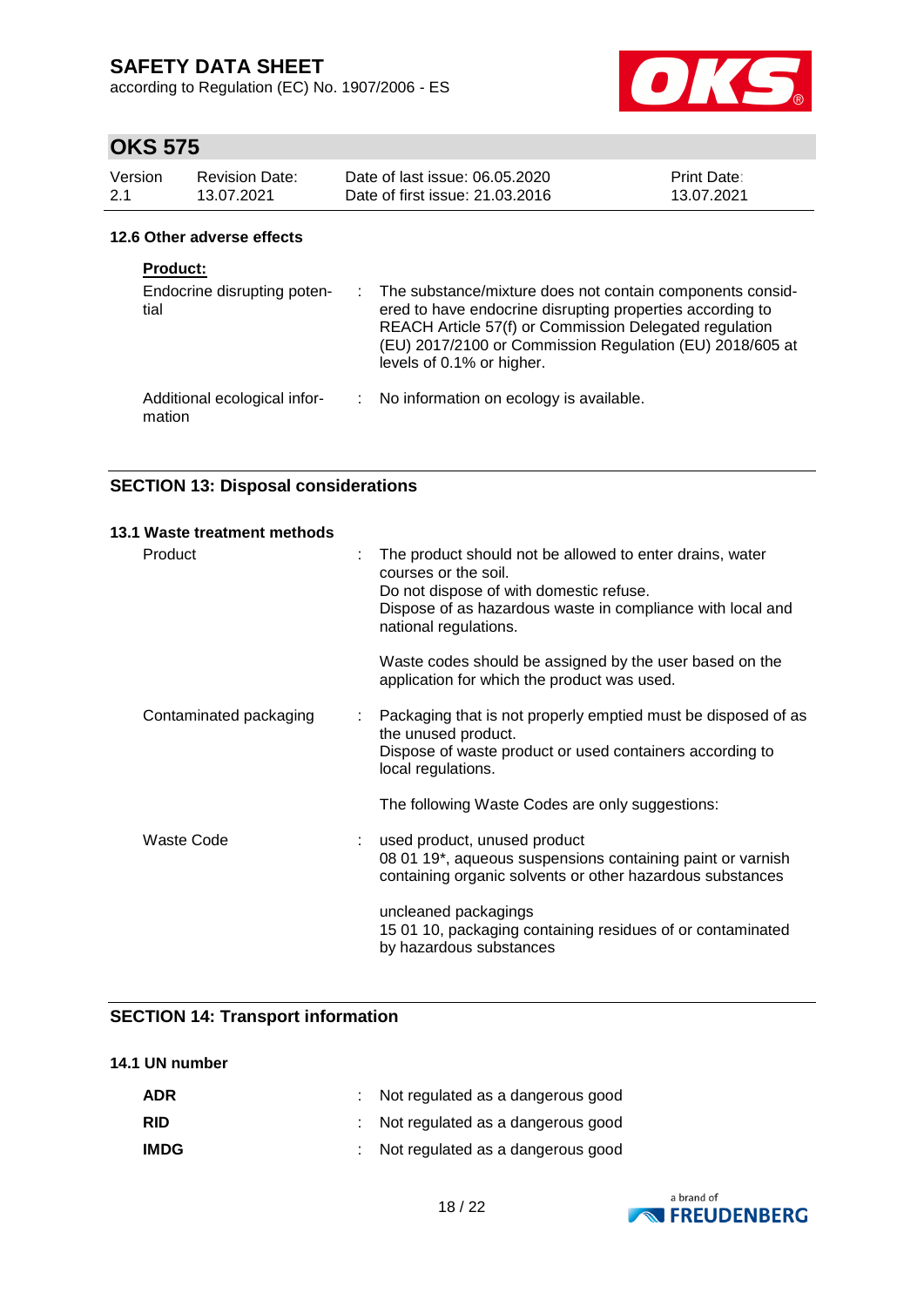according to Regulation (EC) No. 1907/2006 - ES



# **OKS 575**

| Version<br>2.1 |             | <b>Revision Date:</b><br>13.07.2021 | Date of last issue: 06.05.2020<br>Date of first issue: 21.03.2016       | Print Date:<br>13.07.2021 |
|----------------|-------------|-------------------------------------|-------------------------------------------------------------------------|---------------------------|
|                |             |                                     |                                                                         |                           |
|                | <b>IATA</b> |                                     | Not regulated as a dangerous good                                       |                           |
|                |             | 14.2 UN proper shipping name        |                                                                         |                           |
|                | <b>ADR</b>  |                                     | Not regulated as a dangerous good                                       |                           |
|                | <b>RID</b>  |                                     | Not regulated as a dangerous good                                       |                           |
|                | <b>IMDG</b> |                                     | Not regulated as a dangerous good                                       |                           |
|                | <b>IATA</b> |                                     | Not regulated as a dangerous good                                       |                           |
|                |             | 14.3 Transport hazard class(es)     |                                                                         |                           |
|                | <b>ADR</b>  |                                     | Not regulated as a dangerous good                                       |                           |
|                | <b>RID</b>  |                                     | Not regulated as a dangerous good                                       |                           |
|                | <b>IMDG</b> |                                     | Not regulated as a dangerous good                                       |                           |
|                | <b>IATA</b> |                                     | Not regulated as a dangerous good                                       |                           |
|                |             | 14.4 Packing group                  |                                                                         |                           |
|                | <b>ADR</b>  |                                     | Not regulated as a dangerous good                                       |                           |
|                | <b>RID</b>  |                                     | Not regulated as a dangerous good                                       |                           |
|                | <b>IMDG</b> |                                     | Not regulated as a dangerous good                                       |                           |
|                |             | <b>IATA (Cargo)</b>                 | Not regulated as a dangerous good                                       |                           |
|                |             | <b>IATA (Passenger)</b>             | Not regulated as a dangerous good                                       |                           |
|                |             | <b>14.5 Environmental hazards</b>   |                                                                         |                           |
|                | <b>ADR</b>  |                                     | Not regulated as a dangerous good                                       |                           |
|                | <b>RID</b>  |                                     | Not regulated as a dangerous good                                       |                           |
|                | <b>IMDG</b> |                                     | Not regulated as a dangerous good                                       |                           |
|                |             | <b>IATA (Passenger)</b>             | Not regulated as a dangerous good                                       |                           |
|                |             | <b>IATA (Cargo)</b>                 | Not regulated as a dangerous good                                       |                           |
|                |             | 14.6 Special precautions for user   |                                                                         |                           |
|                |             | Not applicable                      |                                                                         |                           |
|                |             |                                     | 14.7 Transport in bulk according to Annex II of Marpol and the IBC Code |                           |
|                | Remarks     |                                     | Not applicable for product as supplied.                                 |                           |

### **SECTION 15: Regulatory information**

#### **15.1 Safety, health and environmental regulations/legislation specific for the substance or mixture**

| REACH - Candidate List of Substances of Very High | This product does not contain sub-  |
|---------------------------------------------------|-------------------------------------|
| Concern for Authorisation (Article 59).           | stances of very high concern (Regu- |
|                                                   | lation (EC) No 1907/2006 (REACH),   |



Article 57).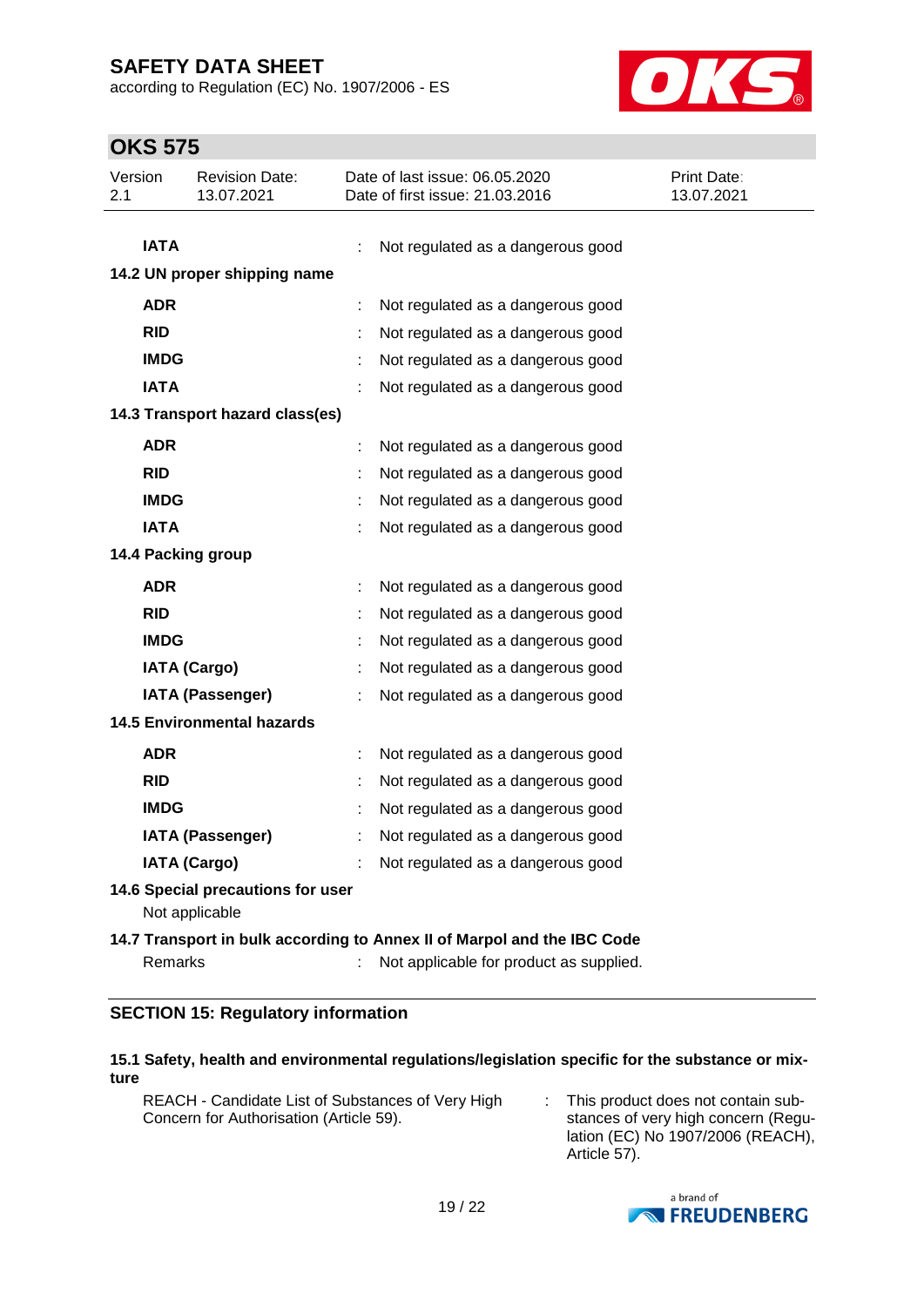according to Regulation (EC) No. 1907/2006 - ES



## **OKS 575**

| Version<br>2.1 |                                                                                                                                        | <b>Revision Date:</b><br>13.07.2021                                                                                                                  | Date of last issue: 06.05.2020<br>Date of first issue: 21.03.2016 |  |   | <b>Print Date:</b><br>13.07.2021                                                                                                                                     |
|----------------|----------------------------------------------------------------------------------------------------------------------------------------|------------------------------------------------------------------------------------------------------------------------------------------------------|-------------------------------------------------------------------|--|---|----------------------------------------------------------------------------------------------------------------------------------------------------------------------|
|                | (Annex XIV)                                                                                                                            | REACH - List of substances subject to authorisation                                                                                                  |                                                                   |  |   | Not applicable                                                                                                                                                       |
|                |                                                                                                                                        | Regulation (EC) No 1005/2009 on substances that de-<br>plete the ozone layer                                                                         |                                                                   |  |   | Not applicable                                                                                                                                                       |
|                | tants (recast)                                                                                                                         | Regulation (EU) 2019/1021 on persistent organic pollu-                                                                                               |                                                                   |  | ÷ | Not applicable                                                                                                                                                       |
|                | Regulation (EC) No 649/2012 of the European Parlia-<br>ment and the Council concerning the export and import<br>of dangerous chemicals |                                                                                                                                                      |                                                                   |  |   | Not applicable                                                                                                                                                       |
|                |                                                                                                                                        | REACH - Restrictions on the manufacture, placing on<br>the market and use of certain dangerous substances,<br>preparations and articles (Annex XVII) |                                                                   |  |   | Conditions of restriction for the fol-<br>lowing entries should be considered:<br>Number on list 3                                                                   |
|                |                                                                                                                                        | major-accident hazards involving dangerous substances.                                                                                               | Not applicable                                                    |  |   | Seveso III: Directive 2012/18/EU of the European Parliament and of the Council on the control of                                                                     |
|                |                                                                                                                                        | Volatile organic compounds                                                                                                                           | ÷                                                                 |  |   | Directive 2010/75/EU of 24 November 2010 on industrial<br>emissions (integrated pollution prevention and control)<br>Volatile organic compounds (VOC) content: 0,5 % |

### **Other regulations:**

Take note of Directive 92/85/EEC regarding maternity protection or stricter national regulations, where applicable.

Take note of Directive 94/33/EC on the protection of young people at work or stricter national regulations, where applicable.

#### **15.2 Chemical safety assessment**

This information is not available.

### **SECTION 16: Other information**

#### **Full text of H-Statements**

| H301              | : Toxic if swallowed.                      |
|-------------------|--------------------------------------------|
| H302              | : Harmful if swallowed.                    |
| H310              | : Fatal in contact with skin.              |
| H <sub>3</sub> 11 | $\therefore$ Toxic in contact with skin.   |
| H312              | $\therefore$ Harmful in contact with skin. |
| H314              | : Causes severe skin burns and eye damage. |
| H315              | : Causes skin irritation.                  |
| H317              | : May cause an allergic skin reaction.     |
| H318              | : Causes serious eye damage.               |
| H330              | : Fatal if inhaled.                        |

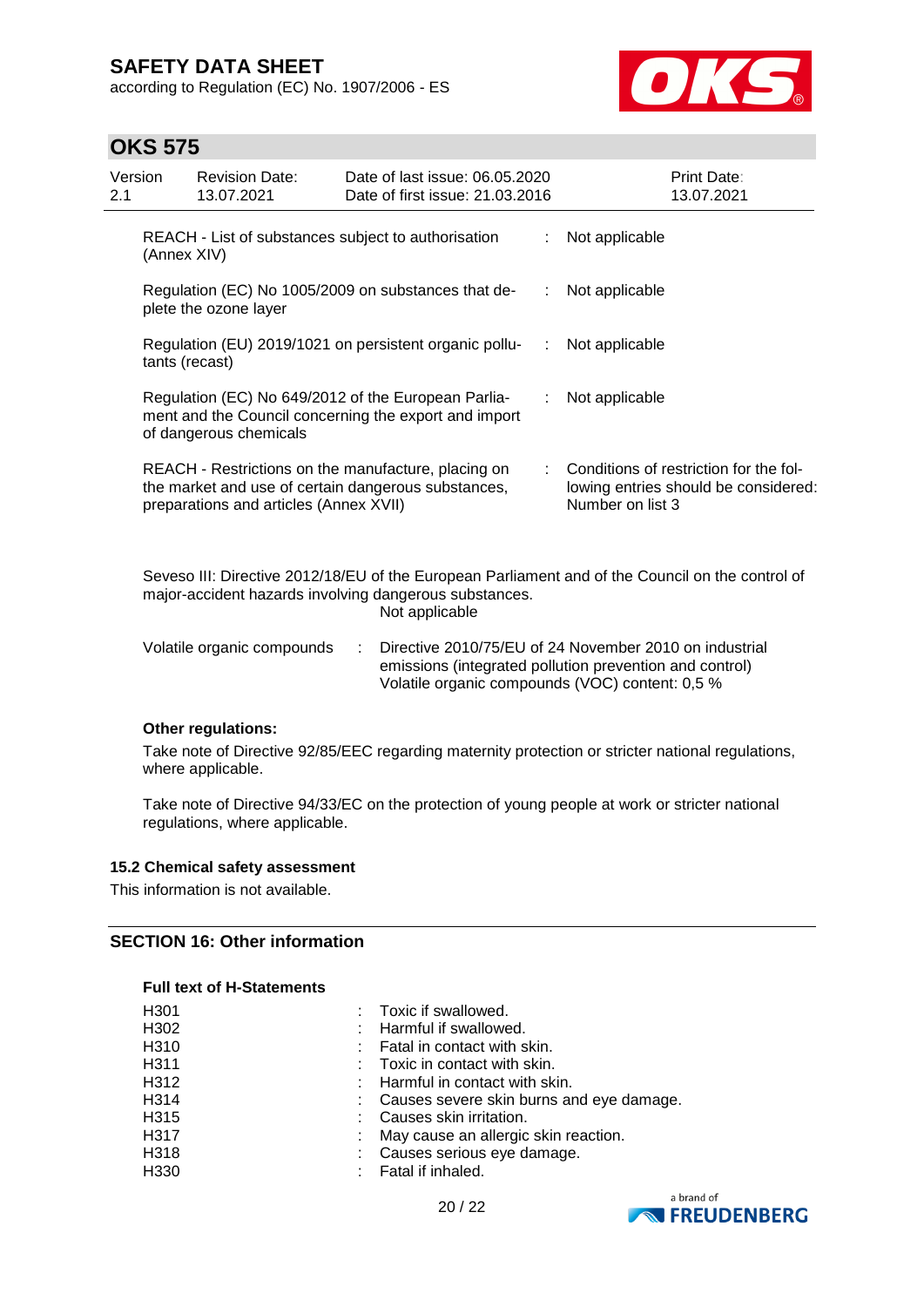according to Regulation (EC) No. 1907/2006 - ES



## **OKS 575**

| Version                          | <b>Revision Date:</b> | Date of last issue: 06.05.2020                                                                                                  | Print Date: |
|----------------------------------|-----------------------|---------------------------------------------------------------------------------------------------------------------------------|-------------|
| 2.1                              | 13.07.2021            | Date of first issue: 21.03.2016                                                                                                 | 13.07.2021  |
| H <sub>335</sub><br>H400<br>H410 |                       | : May cause respiratory irritation.<br>: Very toxic to aquatic life.<br>: Very toxic to aquatic life with long lasting effects. |             |

**Full text of other abbreviations**

ADN - European Agreement concerning the International Carriage of Dangerous Goods by Inland Waterways; ADR - European Agreement concerning the International Carriage of Dangerous Goods by Road; AIIC - Australian Inventory of Industrial Chemicals; ASTM - American Society for the Testing of Materials; bw - Body weight; CLP - Classification Labelling Packaging Regulation; Regulation (EC) No 1272/2008; CMR - Carcinogen, Mutagen or Reproductive Toxicant; DIN - Standard of the German Institute for Standardisation; DSL - Domestic Substances List (Canada); ECHA - European Chemicals Agency; EC-Number - European Community number; ECx - Concentration associated with x% response; ELx - Loading rate associated with x% response; EmS - Emergency Schedule; ENCS - Existing and New Chemical Substances (Japan); ErCx - Concentration associated with x% growth rate response; GHS - Globally Harmonized System; GLP - Good Laboratory Practice; IARC - International Agency for Research on Cancer; IATA - International Air Transport Association; IBC - International Code for the Construction and Equipment of Ships carrying Dangerous Chemicals in Bulk; IC50 - Half maximal inhibitory concentration; ICAO - International Civil Aviation Organization; IECSC - Inventory of Existing Chemical Substances in China; IMDG - International Maritime Dangerous Goods; IMO - International Maritime Organization; ISHL - Industrial Safety and Health Law (Japan); ISO - International Organisation for Standardization; KECI - Korea Existing Chemicals Inventory; LC50 - Lethal Concentration to 50 % of a test population; LD50 - Lethal Dose to 50% of a test population (Median Lethal Dose); MARPOL - International Convention for the Prevention of Pollution from Ships; n.o.s. - Not Otherwise Specified; NO(A)EC - No Observed (Adverse) Effect Concentration; NO(A)EL - No Observed (Adverse) Effect Level; NOELR - No Observable Effect Loading Rate; NZIoC - New Zealand Inventory of Chemicals; OECD - Organization for Economic Co-operation and Development; OPPTS - Office of Chemical Safety and Pollution Prevention; PBT - Persistent, Bioaccumulative and Toxic substance; PICCS - Philippines Inventory of Chemicals and Chemical Substances; (Q)SAR - (Quantitative) Structure Activity Relationship; REACH - Regulation (EC) No 1907/2006 of the European Parliament and of the Council concerning the Registration, Evaluation, Authorisation and Restriction of Chemicals; RID - Regulations concerning the International Carriage of Dangerous Goods by Rail; SADT - Self-Accelerating Decomposition Temperature; SDS - Safety Data Sheet; SVHC - Substance of Very High Concern; TCSI - Taiwan Chemical Substance Inventory; TRGS - Technical Rule for Hazardous Substances; TSCA - Toxic Substances Control Act (United States); UN - United Nations; vPvB - Very Persistent and Very Bioaccumulative

#### **Further information**

| <b>Classification of the mixture:</b> |      | <b>Classification procedure:</b> |  |  |
|---------------------------------------|------|----------------------------------|--|--|
| Skin Sens, 1                          | H317 | Calculation method               |  |  |

This safety data sheet applies only to products as originally packed and labelled. The information contained therein may not be reproduced or modified without our express written permission. Any forwarding of this document is only permitted to the extent required by law. Any further, in particular public, dissemination of the safety data sheet (e.g. as a document for download from the Internet) is not permitted without our express written consent. We provide our customers with